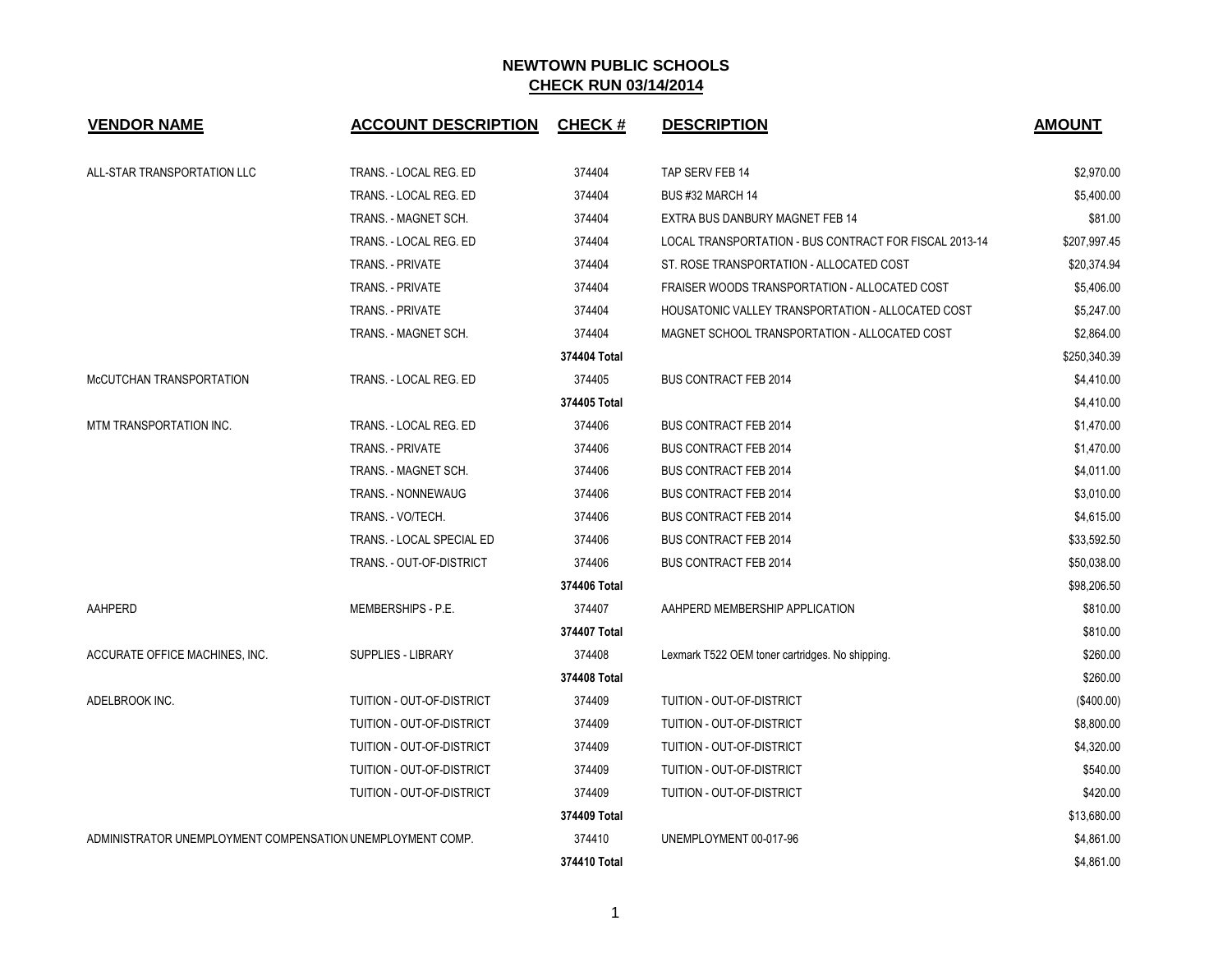| <b>VENDOR NAME</b>                  | <b>ACCOUNT DESCRIPTION</b>     | <b>CHECK#</b> | <b>DESCRIPTION</b>                                                 | <b>AMOUNT</b> |
|-------------------------------------|--------------------------------|---------------|--------------------------------------------------------------------|---------------|
| ADVANCED SECURITY TECHNOLOGIES INC. | <b>EMERGENCY REPAIRS - H.</b>  | 374411        | DOOR STRIKE REPAIR - HAWL                                          | \$325.00      |
|                                     |                                | 374411 Total  |                                                                    | \$325.00      |
| <b>AFLAC</b>                        | P/R - AFLAC INSURANCE          | 374412        | AFLAC INS MARCH 2014                                               | \$6,665.16    |
|                                     |                                | 374412 Total  |                                                                    | \$6,665.16    |
| <b>MAZIN ALAM</b>                   | CONTRACTED SERV. - B.O.E.      | 374413        | VIDEOTAPING 01/21/14 BOARD MEETING                                 | \$40.00       |
|                                     |                                | 374413 Total  |                                                                    | \$40.00       |
| ALARMS BY PRECISION LLC             | B. & G. REPAIRS - RIS.         | 374414        | INSTALLED MORTISE LOCKSETS - RIS                                   | \$1,107.50    |
|                                     | B. & G. REPAIRS - H.S.         | 374414        | ALARM TROUBLE - NHS                                                | \$337.50      |
|                                     |                                | 374414 Total  |                                                                    | \$1,445.00    |
| ALL ABOUT YOU HOME CARE SERVICES    | PROF. SERV. - HEALTH ELEM/RIS  | 374415        | LPN SERVICES STARR PROGRAM                                         | \$1,278.75    |
|                                     | PROF. SERV. - HEALTH ELEM/RIS  | 374415        | LPN SERVICES STARR PROGRAM                                         | \$1,278.75    |
|                                     | PROF. SERV. - HEALTH ELEM/RIS  | 374415        | LPN SERVICES STARR PROGRAM                                         | \$1,540.00    |
|                                     |                                | 374415 Total  |                                                                    | \$4,097.50    |
| ALL-STAR TRANSPORTATION LLC         | STUDENT TRAVEL - SPORTS        | 374416        | SPORTS TRANSPORTATION                                              | \$4,200.00    |
|                                     | STUDENT TRAVEL - SPORTS        | 374416        | SPORTS TRANSPORTATION                                              | \$450.00      |
|                                     | STUDENT TRAVEL - MATH          | 374416        |                                                                    | \$180.00      |
|                                     | STUDENT TRAVEL - MUSIC         | 374416        | COLOR GUARD TO REED SCHOOL                                         | \$940.00      |
|                                     | INSTR. SUPPLIES - CLASSROOM    | 374416        | Invoice #33902 - Transport Middle & RIS student to Mandrell Jewish | \$207.50      |
|                                     | STUDENT TRAVEL - SPORTS        | 374416        | For travel to basketball games, per attached invoice, 34005.       | \$360.00      |
|                                     | STUDENT TRAVEL - MUSIC         | 374416        | COLOR GUARD TO BETHEL HIGH SCHOOL                                  | \$690.00      |
|                                     |                                | 374416 Total  |                                                                    | \$7,027.50    |
| ALTUS POWER FUNDS, LLC SERIES II    | ELECTRICITY - M.S.             | 374417        | FEB SOLAR POWER GENERATION                                         | \$52.25       |
|                                     |                                | 374417 Total  |                                                                    | \$52.25       |
| MARGARET ANNETT                     | MEMBERSHIPS - ELEM.            | 374418        | NAT ASSOC OF SCH NURSE DUES                                        | \$100.00      |
|                                     |                                | 374418 Total  |                                                                    | \$100.00      |
| APPLE INC.                          | INSTR. SUPPLIES - COMPUTER ED. | 374419        | Ipad Smart Case - Polyurethane-Dark Grey Free shipping             | \$147.00      |
|                                     |                                | 374419 Total  |                                                                    | \$147.00      |
| AQUARION WATER COMPANY OF CT        | WATER - S.H.                   | 374420        | WATER 200326171                                                    | \$178.01      |
|                                     |                                | 374420 Total  |                                                                    | \$178.01      |
| ASSOCIATED REFUSE HAULERS           | <b>REFUSE REMOVAL</b>          | 374421        | REFUSE DISPOSAL - ALL SCHOOLS 2013-2014                            | \$7,289.39    |
|                                     | <b>REFUSE REMOVAL</b>          | 374421        | CARDBOARD RECYCLING - ALL SCHOOLS 2013-2014                        | \$172.00      |
|                                     | <b>REFUSE REMOVAL</b>          | 374421        | CARDBOARD RECYCLING - ALL SCHOOLS 2013-2014                        | \$80.00       |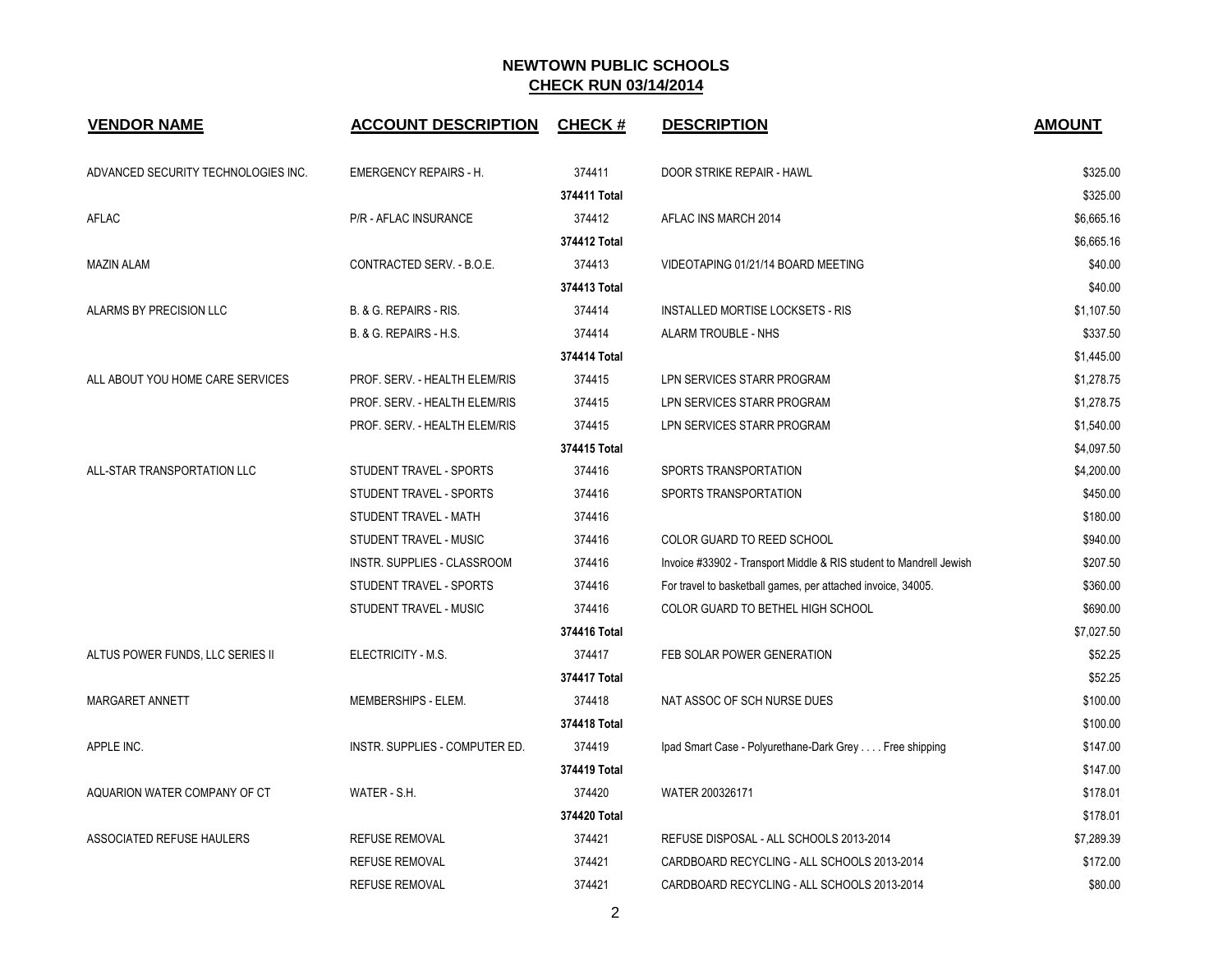| <b>VENDOR NAME</b>               | <b>ACCOUNT DESCRIPTION</b>      | <b>CHECK#</b> | <b>DESCRIPTION</b>                                                             | <b>AMOUNT</b> |
|----------------------------------|---------------------------------|---------------|--------------------------------------------------------------------------------|---------------|
| ASSOCIATED REFUSE HAULERS        | <b>REFUSE REMOVAL</b>           | 374421        | CARDBOARD RECYCLING - ALL SCHOOLS 2013-2014                                    | \$116.00      |
|                                  | <b>REFUSE REMOVAL</b>           | 374421        | CARDBOARD RECYCLING - ALL SCHOOLS 2013-2014                                    | \$244.00      |
|                                  | <b>REFUSE REMOVAL</b>           | 374421        | CARDBOARD RECYCLING - ALL SCHOOLS 2013-2014                                    | \$118.00      |
|                                  | <b>REFUSE REMOVAL</b>           | 374421        | CARDBOARD RECYCLING - ALL SCHOOLS 2013-2014                                    | \$280.00      |
|                                  | <b>REFUSE REMOVAL</b>           | 374421        | CARDBOARD RECYCLING - ALL SCHOOLS 2013-2014                                    | \$40.00       |
|                                  |                                 | 374421 Total  |                                                                                | \$8,339.39    |
| AUDIO VIDEO TECHNOLOGIES INC.    | OTHER SUPPLIES - STAFF DEVELOP. | 374422        | Install Ceiling Proj/Smart boards with hookup USB Cable                        | \$1,395.00    |
|                                  | <b>EQUIPMENT - MUSIC</b>        | 374422        | Ceilmount Projectors for Music rooms D8, D10, and D12.                         | \$1,650.00    |
|                                  |                                 | 374422 Total  |                                                                                | \$3,045.00    |
| AUTO HOME COMMERCIAL             | B. & G. REPAIRS - H.S.          | 374423        | <b>CLOCK REPLACEMENTS - NHS</b>                                                | \$580.12      |
|                                  |                                 | 374423 Total  |                                                                                | \$580.12      |
| AUTOMATED BUILDING SYSTEMS, INC. | B. & G. REPAIRS - HOM.          | 374424        | <b>HVAC REPAIRS - HOM</b>                                                      | \$404.00      |
|                                  |                                 | 374424 Total  |                                                                                | \$404.00      |
| <b>GEORGE BACHMAN</b>            | <b>INSTR. SUPPLIES - C.W.E.</b> | 374425        | PRINTER INK CO96                                                               | \$74.99       |
|                                  |                                 | 374425 Total  |                                                                                | \$74.99       |
| <b>BAGEL DELIGHT</b>             | OFF. SUPPLIES - SUPER.          | 374426        | <b>BAGEL &amp; CREAM CHEESE</b>                                                | \$43.60       |
|                                  |                                 | 374426 Total  |                                                                                | \$43.60       |
| ANNETTE BARBOUR                  | TRANS. - LOCAL SPECIAL ED       | 374427        | SERV 03/03/14 THRU 03/07/14                                                    | \$400.00      |
|                                  |                                 | 374427 Total  |                                                                                | \$400.00      |
| THE BEE PUBLISHING CO.           | ADVERTISING - SUPER.            | 374428        | ADV. 4028                                                                      | \$431.80      |
|                                  |                                 | 374428 Total  |                                                                                | \$431.80      |
| PHILLIP BEIERLE                  | MEMBERSHIPS - MUSIC             | 374429        | NAME MEMBERSHIP RENEWAL                                                        | \$120.00      |
|                                  |                                 | 374429 Total  |                                                                                | \$120.00      |
| BERCHEM, MOSES & DEVLIN, P.C.    | PROF. SERV. - SP. ED. LEGAL     | 374430        | <b>SERV</b>                                                                    | \$10,972.50   |
|                                  | PROF. SERV. - SUPER.            | 374430        | <b>SERV</b>                                                                    | \$18,384.74   |
|                                  | PROF. SERV. - SUPER.            | 374430        | <b>SERV</b>                                                                    | \$4,008.50    |
|                                  |                                 | 374430 Total  |                                                                                | \$33,365.74   |
| RONALD J. BIENKOWSKI             | STAFF TRAVEL - BUS. SERV.       | 374431        | MONTHLY EXPENSE & TRAVEL 2013/14                                               | \$300.00      |
|                                  |                                 | 374431 Total  |                                                                                | \$300.00      |
| <b>BLICK ART MATERIALS</b>       | <b>INSTR. SUPPLIES - ART</b>    | 374432        | Art supplies, see attached, markers, glue gun, glue sticks, construction paper | \$416.32      |
|                                  | <b>INSTR. SUPPLIES - ART</b>    | 374432        | Art supplies, see attached, markers, glue gun, glue sticks, construction paper | \$28.00       |
|                                  |                                 | 374432 Total  |                                                                                | \$444.32      |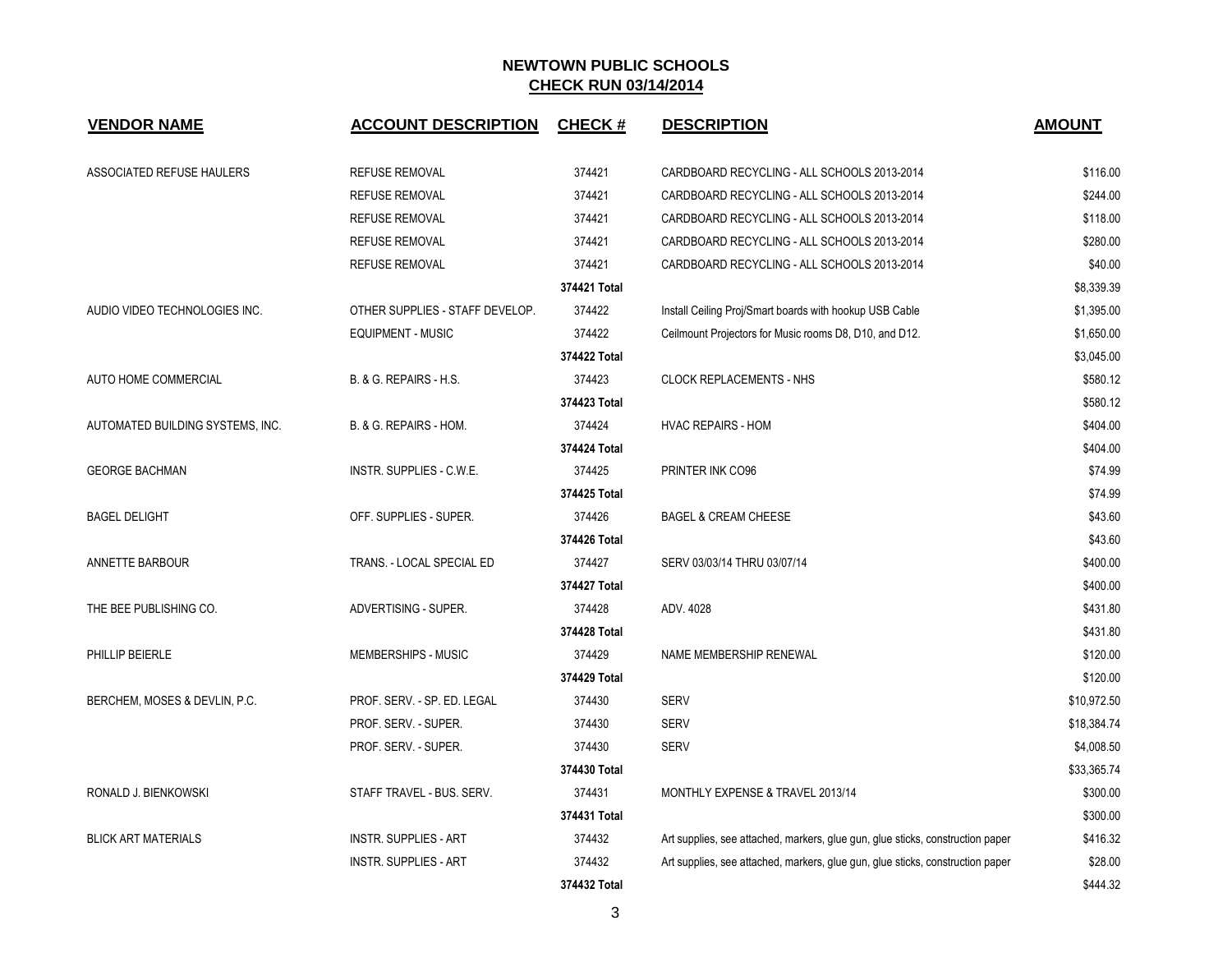| <b>VENDOR NAME</b>         | <b>ACCOUNT DESCRIPTION</b>          | <b>CHECK#</b> | <b>DESCRIPTION</b>                             | <b>AMOUNT</b> |
|----------------------------|-------------------------------------|---------------|------------------------------------------------|---------------|
| PETER BLOMBERG             | <b>B&amp;G SUPPLIES - CUSTODIAL</b> | 374433        | SHOE'S (40879)                                 | \$100.00      |
|                            |                                     | 374433 Total  |                                                | \$100.00      |
| BLUE LABEL BATTERY INC.    | <b>REPAIRS - MATH</b>               | 374434        | Replacement lamps, Item 73525X. FREE SHIPPING  | \$338.00      |
|                            |                                     | 374434 Total  |                                                | \$338.00      |
| THE BOOKSOURCE             | TEXTBOOKS - CURR. DEVELOP.          | 374435        | Misc. Reading Material See Attached Quote17161 | \$709.93      |
|                            | TEXTBOOKS - CURR. DEVELOP.          | 374435        | Misc. Reading Material See Attached Quote17161 | \$475.56      |
|                            |                                     | 374435 Total  |                                                | \$1,185.49    |
| GINA BRADBURY P.T.         | STAFF TRAVEL - SP. ED. PREK-8       | 374436        | TRAVEL FEB 2014                                | \$67.85       |
|                            |                                     | 374436 Total  |                                                | \$67.85       |
| KATHLEEN M. BREMER         | INSTR. SUPPLIES - WORLD LANG.       | 374437        | CHINESE GUEST STIPEND MAR 2014                 | \$150.00      |
|                            |                                     | 374437 Total  |                                                | \$150.00      |
| BROOK FARM METALWORKS INC. | <b>EMERGENCY REPAIRS - M.S.</b>     | 374438        | CUT BASE OF PIPE RACK TO FIT AGAINST WALL      | \$332.50      |
|                            |                                     | 374438 Total  |                                                | \$332.50      |
| <b>LARA BROWN</b>          | INSTR. SUPPLIES - CLASSROOM         | 374439        | <b>CLASSROOM SUPPLIES</b>                      | \$53.69       |
|                            |                                     | 374439 Total  |                                                | \$53.69       |
| <b>BUG BUSTER INC.</b>     | <b>B&amp;G CONTRACTED SERV.</b>     | 374440        | MONTHLY PEST CONTROL - ALL SCHOOLS 2013-2014   | \$76.36       |
|                            | <b>B&amp;G CONTRACTED SERV.</b>     | 374440        | MONTHLY PEST CONTROL - ALL SCHOOLS 2013-2014   | \$77.08       |
|                            | <b>B&amp;G CONTRACTED SERV.</b>     | 374440        | MONTHLY PEST CONTROL - ALL SCHOOLS 2013-2014   | \$76.36       |
|                            | <b>B&amp;G CONTRACTED SERV.</b>     | 374440        | MONTHLY PEST CONTROL - ALL SCHOOLS 2013-2014   | \$78.54       |
|                            | <b>B&amp;G CONTRACTED SERV.</b>     | 374440        | MONTHLY PEST CONTROL - ALL SCHOOLS 2013-2014   | \$78.54       |
|                            | <b>B&amp;G CONTRACTED SERV.</b>     | 374440        | MONTHLY PEST CONTROL - ALL SCHOOLS 2013-2014   | \$84.58       |
|                            |                                     | 374440 Total  |                                                | \$471.46      |
| <b>BUILDERS HARDWARE</b>   | B. & G. REPAIRS - H.                | 374441        | NEW FRONT ENTRANCE DOOR - HAWL                 | \$3,800.00    |
|                            | B. & G. REPAIRS - H.S.              | 374441        | FRONT ENTRANCE DOORS - NHS                     | \$2,000.00    |
|                            |                                     | 374441 Total  |                                                | \$5,800.00    |
| C-CO TECHNOLOGY INC.       | B. & G. REPAIRS - H.                | 374442        | INSTALL DATA DROP - HAWL                       | \$350.00      |
|                            | B. & G. REPAIRS - M.G.              | 374442        | INSTALL DATA DROP - MG                         | \$350.00      |
|                            | B. & G. REPAIRS - HOM.              | 374442        | <b>INSTALL DATA DROP - NMS</b>                 | \$350.00      |
|                            | B. & G. REPAIRS - M.S.              | 374442        | RUN ADD CABLE FOR B-WING COMP LAB - NMS        | \$980.00      |
|                            | <b>EMERGENCY REPAIRS - GEN.</b>     | 374442        | RUN CAT5 WIRING FOR MAINT DEPT.                | \$425.00      |
|                            |                                     | 374442 Total  |                                                | \$2,455.00    |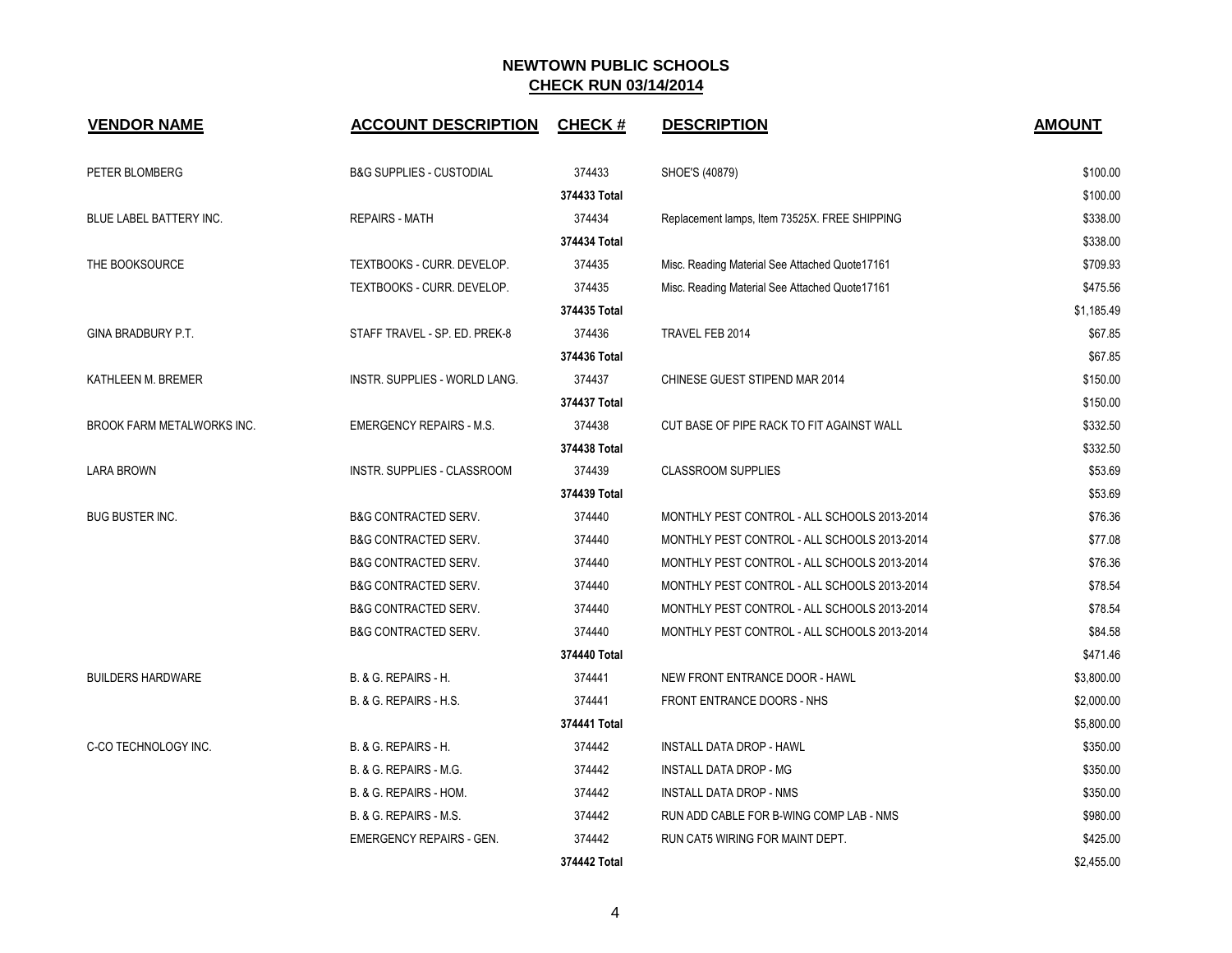| <b>VENDOR NAME</b>            | <b>ACCOUNT DESCRIPTION</b>       | <b>CHECK#</b> | <b>DESCRIPTION</b>                                                          | <b>AMOUNT</b> |
|-------------------------------|----------------------------------|---------------|-----------------------------------------------------------------------------|---------------|
| CABE                          | OFF. SUPPLIES - ADMIN.           | 374443        | A PRACTICAL GUIDE TO CT SCHOOL LAW                                          | \$164.97      |
|                               | OFF. SUPPLIES - ADMIN.           | 374443        | <b>SHIPPING</b>                                                             | \$25.00       |
|                               | PROF. SERV. - SUPER.             | 374443        | CABE SEARCH SERVICE FEE                                                     | \$3,500.00    |
|                               | PROF. SERV. - SUPER.             | 374443        | CABE SEARCH SERVICE EXPENSEHIGH SCHOOL PRINCIPAL SEARCH                     | \$1,000.00    |
|                               |                                  | 374443 Total  |                                                                             | \$4,689.97    |
| CANON FINANCIAL SERVICES INC. | COPIER RENTAL - CLASSROOM        | 374444        | COPIER RENTAL 2013/14 HAW                                                   | \$2,650.18    |
|                               | COPIER RENTAL - CLASSROOM        | 374444        | COPIER RENTAL 2013/14 S/H                                                   | \$6,829.31    |
|                               | COPIER RENTAL - CLASSROOM        | 374444        | COPIER RENTAL 2013/14 M/G                                                   | \$4,230.10    |
|                               | COPIER RENTAL - CLASSROOM        | 374444        | COPIER RENTAL 2013/14 HOM                                                   | \$3,363.69    |
|                               | COPIER RENTAL - CLASSROOM        | 374444        | COPIER RENTAL 2013/14 RIS                                                   | \$6,727.38    |
|                               | COPIER RENTAL - CLASSROOM        | 374444        | COPIER RENTAL 2013/14 M/S                                                   | \$8,715.02    |
|                               | COPIER RENTAL - CLASSROOM        | 374444        | COPIER RENTAL 2013/14 H/S                                                   | \$16,818.45   |
|                               | COPIER RENTAL - BUS. SERV.       | 374444        | COPIER RENTAL 2013/14 C/O                                                   | \$1,630.87    |
|                               |                                  | 374444 Total  |                                                                             | \$50,965.00   |
| <b>CAS TREASURER</b>          | STAFF TRAIN. - STAFF DEVELOP.    | 374445        | Leadership/Advocacy Conf.-Statewide Health and PE Coordinators Registration | \$40.00       |
|                               |                                  | 374445 Total  |                                                                             | \$40.00       |
| CBS LLC                       | OTHER SUPPLIES - STAFF DEVELOP.  | 374446        | Epson 470 Projector/Wall Mount                                              | \$1,998.00    |
|                               | OTHER SUPPLIES - STAFF DEVELOP.  | 374446        | VGA 3.5 Audio USB Wall Plate/wires                                          | \$360.00      |
|                               | OTHER SUPPLIES - STAFF DEVELOP.  | 374446        | FULL INSTALLATIONFREE SHIPPING                                              | \$700.00      |
|                               | REPAIRS - INFO. TECH.            | 374446        | Epson 470 Short Throw                                                       | \$999.00      |
|                               | REPAIRS - INFO. TECH.            | 374446        | VGA 3.5 Audio Wall Plate and Wires                                          | \$180.00      |
|                               | REPAIRS - INFO. TECH.            | 374446        | Full installation of new projector and Smart Speakers                       | \$400.00      |
|                               | <b>EQUIPMENT - MUSIC</b>         | 374446        | Projectors and Installation for Music Rooms D7 and D9. See attached quote   | \$3,058.00    |
|                               |                                  | 374446 Total  |                                                                             | \$7,695.00    |
| <b>CCM SERVICES LLC</b>       | ELECTRICITY - H.S.               | 374447        | ELEC SUPPLY CONTRACT FEB 2014                                               | \$1,109.00    |
|                               |                                  | 374447 Total  |                                                                             | \$1,109.00    |
| CED                           | <b>B&amp;G SUPPLIES - MAINT.</b> | 374448        | LIGHTS / BALLASTS - ALL SCHOOLS                                             | \$192.50      |
|                               | <b>B&amp;G SUPPLIES - MAINT.</b> | 374448        | LIGHTS / BALLASTS - ALL SCHOOLS                                             | \$2,375.10    |
|                               | <b>B&amp;G SUPPLIES - MAINT.</b> | 374448        | LIGHTS / BALLASTS - ALL SCHOOLS                                             | \$277.50      |
|                               | <b>B&amp;G SUPPLIES - MAINT.</b> | 374448        | LIGHTS / BALLASTS - ALL SCHOOLS                                             | \$424.95      |
|                               | <b>B&amp;G SUPPLIES - MAINT.</b> | 374448        | LIGHTS / BALLASTS - ALL SCHOOLS                                             | \$1,373.45    |
|                               | <b>B&amp;G SUPPLIES - MAINT.</b> | 374448        | LIGHTS / BALLASTS - ALL SCHOOLS                                             | \$3,205.55    |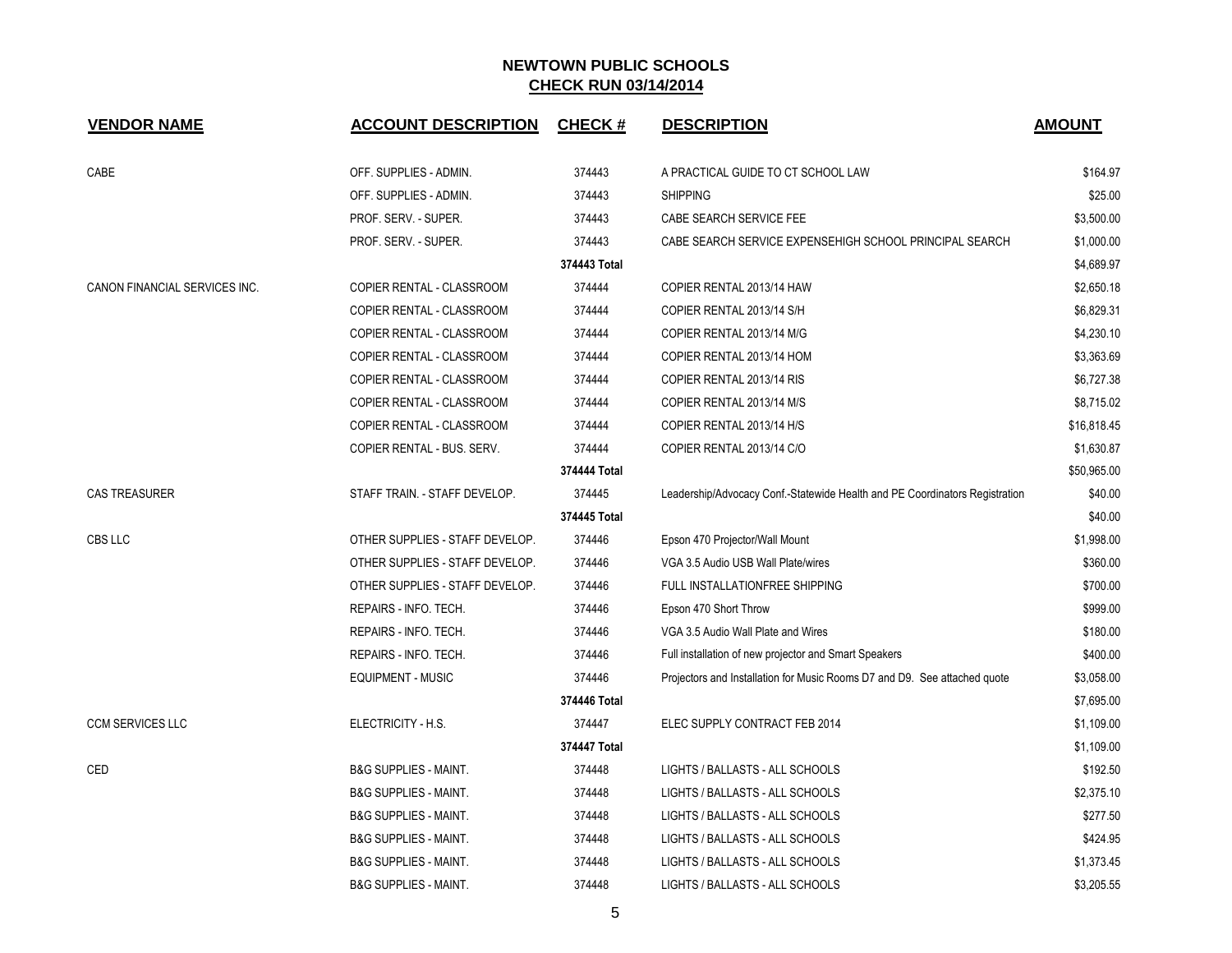| <b>VENDOR NAME</b>                   | <b>ACCOUNT DESCRIPTION</b>       | <b>CHECK#</b> | <b>DESCRIPTION</b>                                               | <b>AMOUNT</b> |
|--------------------------------------|----------------------------------|---------------|------------------------------------------------------------------|---------------|
| CED                                  | <b>B&amp;G SUPPLIES - MAINT.</b> | 374448        | LIGHTS / BALLASTS - ALL SCHOOLS                                  | \$164.26      |
|                                      | <b>B&amp;G SUPPLIES - MAINT.</b> | 374448        | LIGHTS / BALLASTS - ALL SCHOOLS                                  | \$100.99      |
|                                      |                                  | 374448 Total  |                                                                  | \$8,114.30    |
| <b>CES</b>                           | STAFF TRAIN. - MATH              | 374449        | Teaching Proportional and Algebraic Reasoning in the Common Core | \$125.00      |
|                                      | STAFF TRAIN. - MATH              | 374449        | Teaching Proportional and Algebraic Reasoning in the Common Core | \$125.00      |
|                                      |                                  | 374449 Total  |                                                                  | \$250.00      |
| CHAINSAWS UNLIMITED, INC.            | REPAIRS - MAINT.                 | 374450        | SNOW BLOWER REPAIRS                                              | \$133.90      |
|                                      | REPAIRS - MAINT.                 | 374450        | SNOW BLOWER REPAIRS                                              | \$519.99      |
|                                      |                                  | 374450 Total  |                                                                  | \$653.89      |
| <b>CHARTER COMMUNICATIONS</b>        | <b>TELEPHONE &amp; CABLE</b>     | 374451        | <b>SERVICES 2013/14</b>                                          | \$2,444.79    |
|                                      |                                  | 374451 Total  |                                                                  | \$2,444.79    |
| ANGELA CHONISKI                      | <b>INSTR. SUPPLIES - ART</b>     | 374452        | <b>CLASSROOM ART SUPPLIES</b>                                    | \$61.88       |
|                                      |                                  | 374452 Total  |                                                                  | \$61.88       |
| <b>CIRMA</b>                         | LIABILITY/UMBRELLA INS.          | 374453        | 2011-12 LAP REIMB DEDUCTIBLE                                     | \$186.00      |
|                                      |                                  | 374453 Total  |                                                                  | \$186.00      |
| CONN JUNIOR REPUBLIC INC.            | TUITION - OUT-OF-DISTRICT        | 374454        | TUITION - OUT-OF-DISTRICT                                        | \$8,964.93    |
|                                      | TUITION - OUT-OF-DISTRICT        | 374454        | TUITION - OUT-OF-DISTRICT                                        | \$1,507.10    |
|                                      |                                  | 374454 Total  |                                                                  | \$10,472.03   |
| <b>CONNECTICUT LIGHT &amp; POWER</b> | ELECTRICITY - S.H.               | 374455        | ELEC 51934736059                                                 | \$10,252.36   |
|                                      | ELECTRICITY - S.H.               | 374455        | ELEC 51922733035                                                 | \$74.23       |
|                                      | ELECTRICITY - RIS.               | 374455        | ELEC 51324453075                                                 | \$9,551.00    |
|                                      | ELECTRICITY - M.S.               | 374455        | ELEC 51352546030                                                 | \$170.04      |
|                                      | ELECTRICITY - M.S.               | 374455        | ELEC 51658443072                                                 | \$4,648.99    |
|                                      | ELECTRICITY - H.S.               | 374455        | ELEC 51356633040                                                 | \$38.90       |
|                                      | ELECTRICITY - H.S.               | 374455        | ELEC 51418253076                                                 | \$22,914.85   |
|                                      |                                  | 374455 Total  |                                                                  | \$47,650.37   |
| <b>JENNA CONNORS</b>                 | STAFF TRAVEL - ADMIN.            | 374456        | <b>TRAVEL TRAIN WORKSHOPS</b>                                    | \$95.64       |
|                                      |                                  | 374456 Total  |                                                                  | \$95.64       |
| NANCY CONRON                         | STAFF TRAVEL - STAFF DEVELOP.    | 374457        | TRAVEL ELL STUDENTS                                              | \$115.19      |
|                                      |                                  | 374457 Total  |                                                                  | \$115.19      |
| <b>CREC</b>                          | STAFF TRAIN. - SCIENCE           | 374458        | Registrations                                                    | \$130.00      |
|                                      |                                  | 374458 Total  |                                                                  | \$130.00      |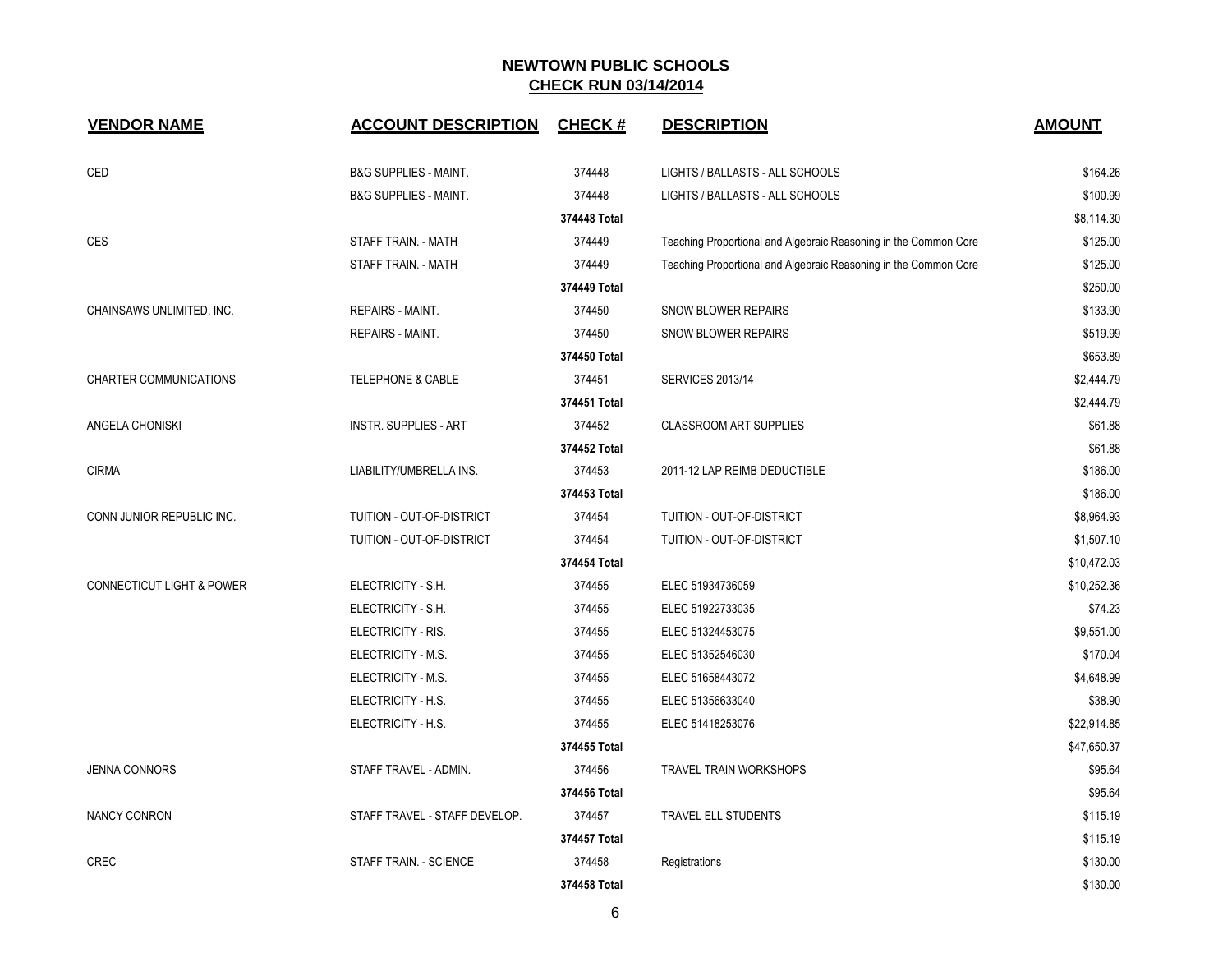| <b>VENDOR NAME</b>                     | <b>ACCOUNT DESCRIPTION</b>           | <b>CHECK#</b> | <b>DESCRIPTION</b>                                      | <b>AMOUNT</b> |
|----------------------------------------|--------------------------------------|---------------|---------------------------------------------------------|---------------|
| NICK CRONE                             | CONTRACTED SERV. - B.O.E.            | 374459        | VIDEOTAPING 01/21/14 BOARD MEETING                      | \$40.00       |
|                                        |                                      | 374459 Total  |                                                         | \$40.00       |
| <b>CRYSTAL ROCK</b>                    | <b>INSTR. SUPPLIES - CLASSROOM</b>   | 374460        | Delivery of 15 5-gallon Water Bottles, per month,       | \$60.00       |
|                                        | INSTR. SUPPLIES - CLASSROOM          | 374460        | Nine months rental of water cooler/heater, No addt. S/H | \$3.00        |
|                                        |                                      | 374460 Total  |                                                         | \$63.00       |
| <b>CTAHPERD</b>                        | MEMBERSHIPS - P.E.                   | 374461        | MEMBERSHIP FEES DUES                                    | \$280.00      |
|                                        |                                      | 374461 Total  |                                                         | \$280.00      |
| ANNE DALTON                            | STAFF TRAVEL - H.S.                  | 374462        | TRAVEL SUPERVISOR CONF.                                 | \$99.68       |
|                                        |                                      | 374462 Total  |                                                         | \$99.68       |
| DANDY DISTRIBUTOS INC.                 | INSTR. SUPPLIES - LIFE MAN./CULINARY | 374463        | <b>CATERING SUPPLIES</b>                                | \$849.64      |
|                                        |                                      | 374463 Total  |                                                         | \$849.64      |
| DELAWARE VALLEY WHOLESALE FLORIST INC. | INSTR. SUPPLIES - C.W.E.             | 374464        | CARNATIONS FOR VALENTINES DAY                           | \$350.40      |
|                                        |                                      | 374464 Total  |                                                         | \$350.40      |
| DEMCO INC.                             | <b>SUPPLIES - LIBRARY</b>            | 374465        | Supplies as per attached Quote - Free Shipping          | \$363.54      |
|                                        |                                      | 374465 Total  |                                                         | \$363.54      |
| <b>DIRECT ENERGY BUSINESS</b>          | ELECTRICITY - H.                     | 374466        | ELEC 1130804                                            | \$2,553.20    |
|                                        | ELECTRICITY - S.H.                   | 374466        | ELEC 1130820                                            | \$41.05       |
|                                        | ELECTRICITY - S.H.                   | 374466        | ELEC 1130819                                            | \$9.75        |
|                                        | ELECTRICITY - M.G.                   | 374466        | ELEC 1130805                                            | \$27.36       |
|                                        | ELECTRICITY - M.G.                   | 374466        | ELEC 1130806                                            | \$2,335.09    |
|                                        | ELECTRICITY - HOM.                   | 374466        | ELEC 1130817                                            | \$4,387.91    |
|                                        | ELECTRICITY - M.S.                   | 374466        | ELEC 1130813                                            | \$63.05       |
|                                        | ELECTRICITY - M.S.                   | 374466        | ELEC 1130812                                            | \$17.05       |
|                                        | ELECTRICITY - M.S.                   | 374466        | ELEC 1130815                                            | \$13.66       |
|                                        | ELECTRICITY - M.S.                   | 374466        | ELEC 1130814                                            | \$9.74        |
|                                        | ELECTRICITY - H.S.                   | 374466        | ELEC 1130807                                            | \$1.60        |
|                                        | ELECTRICITY - H.S.                   | 374466        | ELEC 1130810                                            | \$0.87        |
|                                        | ELECTRICITY - H.S.                   | 374466        | ELEC 1130811                                            | \$25,760.78   |
|                                        |                                      | 374466 Total  |                                                         | \$35,221.11   |
| DUMOUCHEL PAPER CO.                    | <b>B&amp;G SUPPLIES - CUSTODIAL</b>  | 374467        | <b>ICE MELT - CUST SUPPLIES</b>                         | \$1,081.00    |
|                                        |                                      | 374467 Total  |                                                         | \$1,081.00    |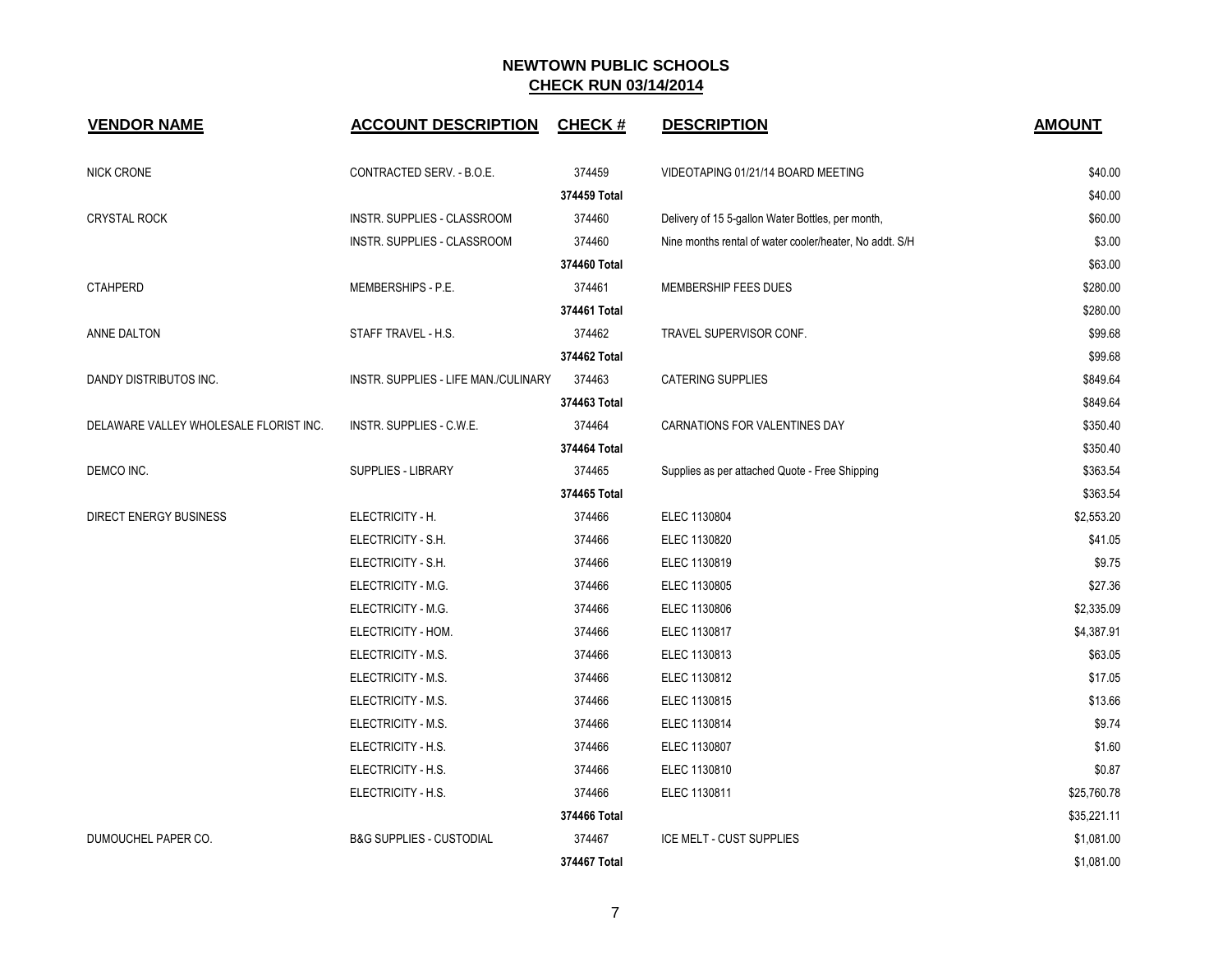| <b>VENDOR NAME</b>           | <b>ACCOUNT DESCRIPTION</b>       | CHECK #      | <b>DESCRIPTION</b>                                          | <b>AMOUNT</b> |
|------------------------------|----------------------------------|--------------|-------------------------------------------------------------|---------------|
| EAST RIVER ENERGY INC.       | FUEL OIL - M.G.                  | 374468       | FUEL OIL 5037H                                              | \$9,228.64    |
|                              | FUEL OIL - M.G.                  | 374468       | FUEL OIL 5037H                                              | \$12,707.68   |
|                              | FUEL OIL - M.S.                  | 374468       | FUEL OIL 5037H                                              | \$23,723.74   |
|                              |                                  | 374468 Total |                                                             | \$45,660.06   |
| ECOLAB INC.                  | <b>REPAIRS - CAFETERIA</b>       | 374469       | ROCK SET DOOR GLIDE                                         | \$201.06      |
|                              | <b>REPAIRS - CAFETERIA</b>       | 374469       | DOOR GLIDE KIT DISHWASHER                                   | \$69.70       |
| ECOLAB INC.                  | <b>REPAIRS - CAFETERIA</b>       | 374469       | RELAY SWITCH H/S DESH MACHINE                               | \$169.53      |
|                              |                                  | 374469 Total |                                                             | \$440.29      |
| <b>ENTRE COMPUTER CENTER</b> | REPAIRS - INFO. TECH.            | 374470       | Refurb - 19 Flat panel monitor W/VGA -                      | \$2,400.00    |
|                              |                                  | 374470 Total |                                                             | \$2,400.00    |
| <b>EQUIP CORPORATION</b>     | <b>EQUIP RENTAL - SPORTS</b>     | 374471       | <b>RENTAL OF CONTAINERS</b>                                 | \$75.00       |
|                              | <b>EQUIP RENTAL - SPORTS</b>     | 374471       | <b>RENTAL OF CONTAINERS</b>                                 | \$95.00       |
|                              | <b>EQUIP RENTAL - SPORTS</b>     | 374471       | RENTAL OF CONTAINERS                                        | \$75.00       |
|                              | <b>EQUIP RENTAL - SPORTS</b>     | 374471       | RENTAL OF CONTAINERS                                        | \$75.00       |
|                              |                                  | 374471 Total |                                                             | \$320.00      |
| <b>EXCEL TUTORING LLC</b>    | <b>TUTORS - HOMEBOUND</b>        | 374472       | HOMEBOUND TUTORING OF STUDENTS                              | \$4,550.00    |
|                              | TUTORS - HOMEBOUND               | 374472       | HOMEBOUND TUTORING OF STUDENTS                              | \$3,925.00    |
|                              |                                  | 374472 Total |                                                             | \$8,475.00    |
| <b>FAIR AUTO SUPPLY</b>      | <b>REPAIRS - MAINT.</b>          | 374473       | MAINT VEHICLE REPAIR PARTS                                  | \$10.89       |
|                              | <b>REPAIRS - MAINT.</b>          | 374473       | MAINT VEHICLE REPAIR PARTS                                  | \$103.83      |
|                              | <b>REPAIRS - MAINT.</b>          | 374473       | <b>MAINT VEHICLE REPAIR PARTS</b>                           | \$3.00        |
|                              | REPAIRS - MAINT.                 | 374473       | MAINT VEHICLE REPAIR PARTS                                  | \$69.95       |
|                              | <b>REPAIRS - MAINT.</b>          | 374473       | MAINT VEHICLE REPAIR PARTS                                  | \$286.52      |
|                              | <b>REPAIRS - MAINT.</b>          | 374473       | <b>MAINT VEHICLE REPAIR PARTS</b>                           | \$103.83      |
|                              | <b>REPAIRS - MAINT.</b>          | 374473       | <b>MAINT VEHICLE REPAIR PARTS</b>                           | \$9.89        |
|                              | <b>REPAIRS - MAINT.</b>          | 374473       | MAINT VEHICLE REPAIR PARTS                                  | \$59.96       |
|                              |                                  | 374473 Total |                                                             | \$647.87      |
| MICHELE FINKENSTADT          | STAFF TRAVEL - PUPIL SERV.       | 374474       | <b>JOB COACHING WORKSITES</b>                               | \$55.44       |
|                              |                                  | 374474 Total |                                                             | \$55.44       |
| <b>FISHER SCIENTIFIC</b>     | <b>INSTR. SUPPLIES - SCIENCE</b> | 374475       | Reconciling Price Increase on item #S991822 Forensic Rulers | \$22.30       |
|                              |                                  | 374475 Total |                                                             | \$22.30       |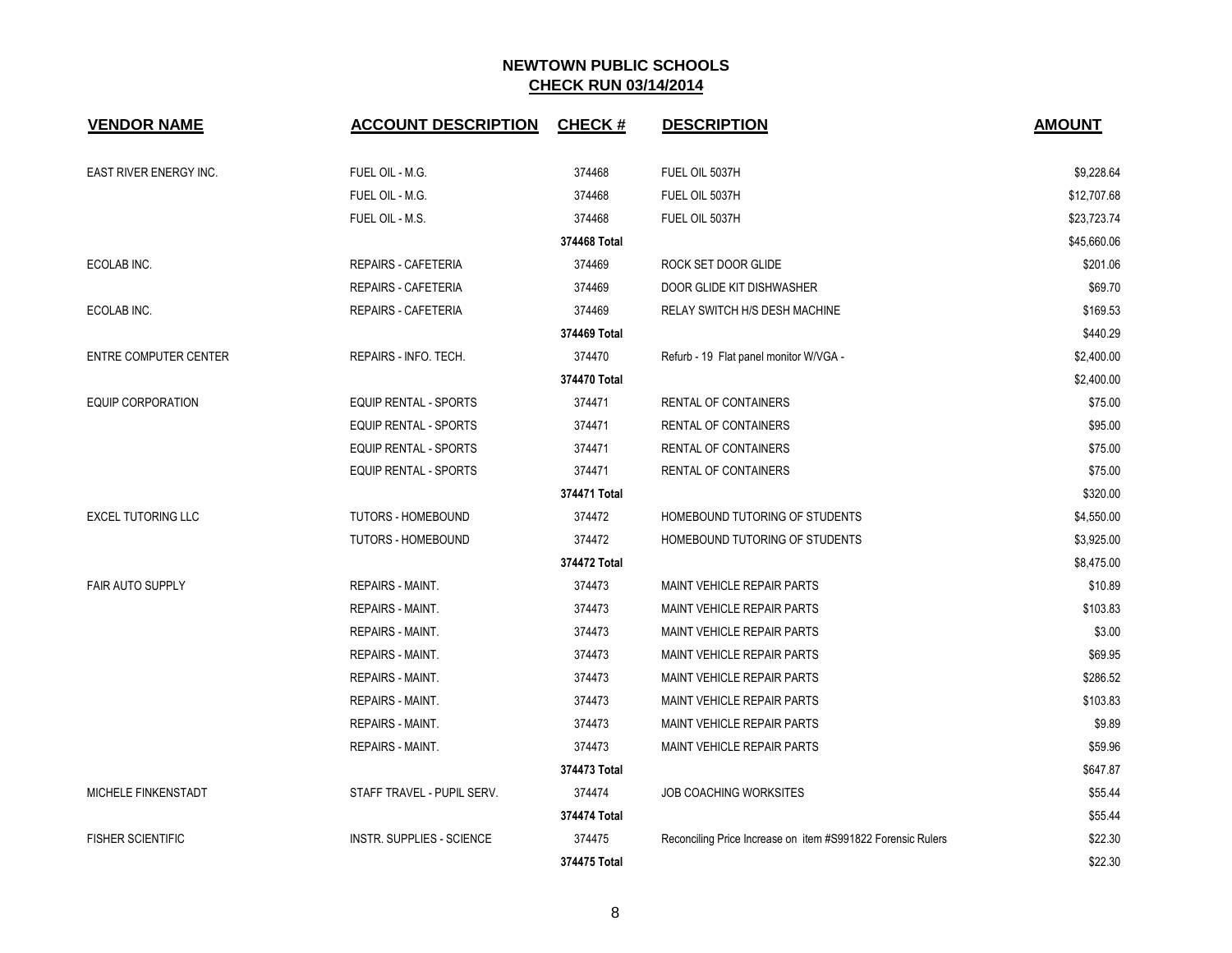| <b>VENDOR NAME</b>                  | <b>ACCOUNT DESCRIPTION</b>       | <b>CHECK#</b> | <b>DESCRIPTION</b>                                     | <b>AMOUNT</b> |
|-------------------------------------|----------------------------------|---------------|--------------------------------------------------------|---------------|
| FLINN SCIENTIFIC INC.               | <b>INSTR. SUPPLIES - SCIENCE</b> | 374476        | AP 6180 ADVANCED MOLECULAR MODEL SET                   | \$95.90       |
|                                     | <b>INSTR. SUPPLIES - SCIENCE</b> | 374476        | SE 225 SAFETY SHIELD 30 X 16                           | \$298.40      |
|                                     | INSTR. SUPPLIES - C.W.E.         | 374476        | AP 9156 BOTTLE JAR, OINTMENT JAR STYLE, 945 ML         | \$71.40       |
|                                     | INSTR. SUPPLIES - C.W.E.         | 374476        | HOO29 HYDROGEN PEROXIDE 3.8L                           | \$23.75       |
|                                     | INSTR. SUPPLIES - C.W.E.         | 374476        | FB0426 SOIL TEST-RAPI TEST KIT                         | \$134.80      |
|                                     | INSTR. SUPPLIES - C.W.E.         | 374476        | FB0427 SOIL TEST - RAPITEST REFILL                     | \$70.40       |
|                                     | INSTR. SUPPLIES - C.W.E.         | 374476        | TRANSP & INS.                                          | \$80.38       |
|                                     | <b>INSTR. SUPPLIES - SCIENCE</b> | 374476        | AP 9156 BOTTLE JAR, OINTMENT JAR STYLE 945 ML          | \$77.35       |
|                                     | INSTR. SUPPLIES - SCIENCE        | 374476        | FB0426 SOIL TEST-RAPI TEST KIT                         | \$117.95      |
|                                     | <b>INSTR. SUPPLIES - SCIENCE</b> | 374476        | FB0427 SOIL TEST-RAPITEST REFILL                       | \$61.60       |
|                                     |                                  | 374476 Total  |                                                        | \$1,031.93    |
| <b>FOLLETT EDUCATIONAL SERVICES</b> | <b>TEXTBOOKS - ENGLISH</b>       | 374477        | ORDER 1600981A ISBN 9780844257679 WORLD MYTHOLOGY      | \$736.00      |
|                                     | <b>TEXTBOOKS - ENGLISH</b>       | 374477        | ORDER 1600981A ISBN 9780844257679 WORLD MYTHOLOGY      | \$147.20      |
|                                     |                                  | 374477 Total  |                                                        | \$883.20      |
| <b>FOLLETT LIBRARY RESOURCES</b>    | <b>SUPPLIES - LIBRARY</b>        | 374478        | Books and processing                                   | \$1,148.16    |
|                                     | <b>SUPPLIES - LIBRARY</b>        | 374478        | Books and processing                                   | \$138.75      |
|                                     | <b>SUPPLIES - LIBRARY</b>        | 374478        | Books and processing                                   | \$208.04      |
|                                     | <b>SUPPLIES - LIBRARY</b>        | 374478        | 26 Assorted titles --- 1 Playaway ---see attached list | \$451.18      |
|                                     | <b>SUPPLIES - LIBRARY</b>        | 374478        | 26 Assorted titles --- 1 Playaway ---see attached list | \$55.68       |
|                                     |                                  | 374478 Total  |                                                        | \$2,001.81    |
| LORRAINE D. FOSTER DAY SCHOOL       | TUITION - OUT-OF-DISTRICT        | 374479        | TUITION - OUT-OF-DISTRICT                              | \$4,850.00    |
|                                     | TUITION - OUT-OF-DISTRICT        | 374479        | TUITION - OUT-OF-DISTRICT                              | \$4,850.00    |
|                                     |                                  | 374479 Total  |                                                        | \$9,700.00    |
| THE FOUNDATION SCHOOL               | TUITION - OUT-OF-DISTRICT        | 374480        | TUITION - OUT-OF-DISTRICT                              | \$24,800.00   |
|                                     |                                  | 374480 Total  |                                                        | \$24,800.00   |
| <b>BARBARA GASPARINE</b>            | OFF. SUPPLIES - ADMIN.           | 374481        | <b>ADMIN SUPPLIES</b>                                  | \$10.36       |
|                                     |                                  | 374481 Total  |                                                        | \$10.36       |
| DR. LINDA A. GEJDA                  | STAFF TRAVEL - SUPER.            | 374482        | MONTHLY EXPENSE & TRAVEL 2013/14                       | \$300.00      |
|                                     |                                  | 374482 Total  |                                                        | \$300.00      |
| GERONNURSING & RESPITE CARE INC.    | PROF. SERV. - HEALTH ELEM/RIS    | 374483        | LPN SERVICES - STARR PROGRAM                           | \$1,451.82    |
|                                     | PROF. SERV. - HEALTH ELEM/RIS    | 374483        | LPN SERVICES - STARR PROGRAM                           | \$2,486.44    |
|                                     |                                  | 374483 Total  |                                                        | \$3.938.26    |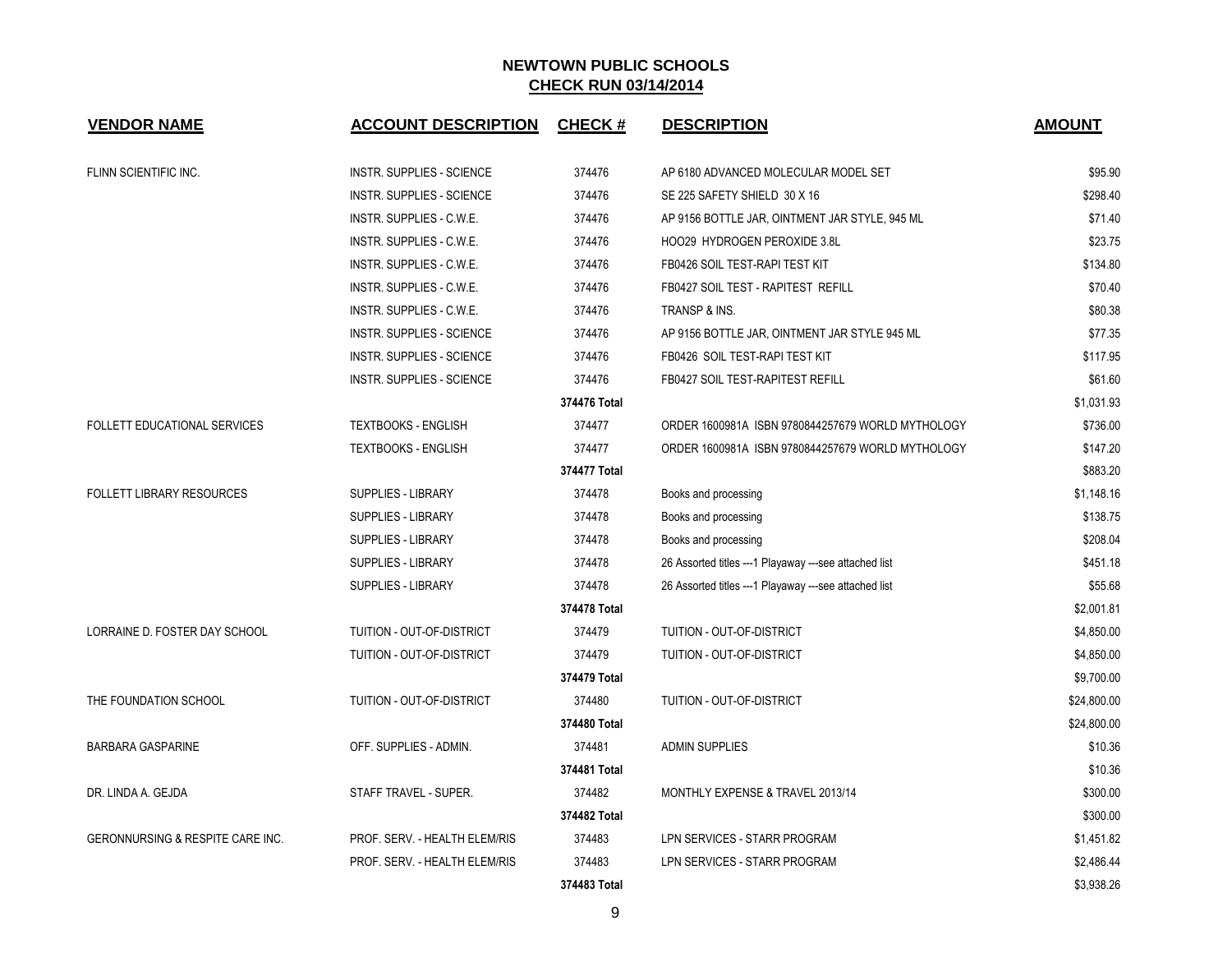| <b>VENDOR NAME</b>                           | <b>ACCOUNT DESCRIPTION</b>          | <b>CHECK#</b> | <b>DESCRIPTION</b>                                                      | <b>AMOUNT</b> |
|----------------------------------------------|-------------------------------------|---------------|-------------------------------------------------------------------------|---------------|
| <b>GLOBAL MECHANICAL LLC</b>                 | REPAIRS - C.W.E.                    | 374484        | NIPS-BOLTS-BASE PLATE-LABOR-GREENHOUSE REPAIRS                          | \$1,125.04    |
|                                              |                                     | 374484 Total  |                                                                         | \$1,125.04    |
| GOLDIE AND LIBRO MUSIC CENTER LLC            | <b>REPAIRS - MUSIC</b>              | 374485        | <b>MUSIC INSTRUMENTS REPAIRS</b>                                        | \$295.00      |
|                                              | <b>REPAIRS - MUSIC</b>              | 374485        | MUSIC INSTRUMENTS REPAIRS                                               | \$345.00      |
|                                              | <b>REPAIRS - MUSIC</b>              | 374485        | MUSIC INSTRUMENTS REPAIRS                                               | \$54.50       |
|                                              |                                     | 374485 Total  |                                                                         | \$694.50      |
| <b>GOOD IDEAS</b>                            | INSTR. SUPPLIES - CLASSROOM         | 374486        | Cubby Trays # MMC10000FG                                                | \$139.80      |
|                                              | INSTR. SUPPLIES - CLASSROOM         | 374486        | shipping                                                                | \$20.97       |
|                                              |                                     | 374486 Total  |                                                                         | \$160.77      |
| GOVCONNECTION, INC.                          | INSTR. SUPPLIES - CLASSROOM         | 374487        | Toner for air printer in LMC, Item 78A. See attached quote. 23551902.01 | \$159.98      |
|                                              | OFF. SUPPLIES - ADMIN.              | 374487        | Printer Cartridges, quote #23600930.01, no shipping, see attached.      | \$170.98      |
|                                              | INSTR. SUPPLIES - ENGLISH           | 374487        | 8929025 CE505A Cartridge (English)                                      | \$363.96      |
|                                              | INSTR. SUPPLIES - ENGLISH           | 374487        | 10983080 CE278A Cartridge (English)                                     | \$319.96      |
|                                              | <b>INSTR. SUPPLIES - SCIENCE</b>    | 374487        | 8929025 CE 505A Cartridge (Science)                                     | \$272.97      |
|                                              | INSTR. SUPPLIES - SOC. STUDIES      | 374487        | 10983080 CE 278A Cartridge (Soc Studies)                                | \$319.96      |
|                                              |                                     | 374487 Total  |                                                                         | \$1,607.81    |
| <b>GRAINGER</b>                              | B. & G. REPAIRS - S.H.              | 374488        | <b>HAND RAIL PARTS - SH</b>                                             | \$28.82       |
|                                              | B. & G. REPAIRS - M.S.              | 374488        | ZONE VALVE - NMS HEAT                                                   | \$223.13      |
|                                              | <b>B&amp;G SUPPLIES - MAINT.</b>    | 374488        | BALL VALVES, WORK STAND, ELBOWS, UNIONS - SHOP SUPPLIES                 | \$173.56      |
|                                              | <b>B&amp;G SUPPLIES - MAINT.</b>    | 374488        | BALL VALVES, WORK STAND, ELBOWS, UNIONS - SHOP SUPPLIES                 | \$88.90       |
|                                              | <b>B&amp;G SUPPLIES - MAINT.</b>    | 374488        | BALL VALVES, WORK STAND, ELBOWS, UNIONS - SHOP SUPPLIES                 | \$79.30       |
|                                              | <b>B&amp;G SUPPLIES - MAINT.</b>    | 374488        | BALL VALVES, WORK STAND, ELBOWS, UNIONS - SHOP SUPPLIES                 | \$154.91      |
|                                              | <b>B&amp;G SUPPLIES - MAINT.</b>    | 374488        | BALL VALVES, WORK STAND, ELBOWS, UNIONS - SHOP SUPPLIES                 | \$15.06       |
|                                              |                                     | 374488 Total  |                                                                         | \$763.68      |
| <b>GREAT AMERICAN LIFE INSURANCE COMPANY</b> | <b>PENSION PLAN</b>                 | 374489        | <b>PENSION PLAN</b>                                                     | \$5,323.58    |
|                                              |                                     | 374489 Total  |                                                                         | \$5,323.58    |
| STEPHANIE GREAVES                            | STAFF TRAVEL - PUPIL SERV.          | 374490        | TRAVEL FEB 2014                                                         | \$135.48      |
|                                              |                                     | 374490 Total  |                                                                         | \$135.48      |
| HAT CITY PAPER & SUPPLY CO.                  | <b>B&amp;G SUPPLIES - CUSTODIAL</b> | 374491        | HAND CLEANER, SPONGES, TRASH LINERS - CUST SUPPLIES                     | \$3,059.82    |
|                                              |                                     | 374491 Total  |                                                                         | \$3,059.82    |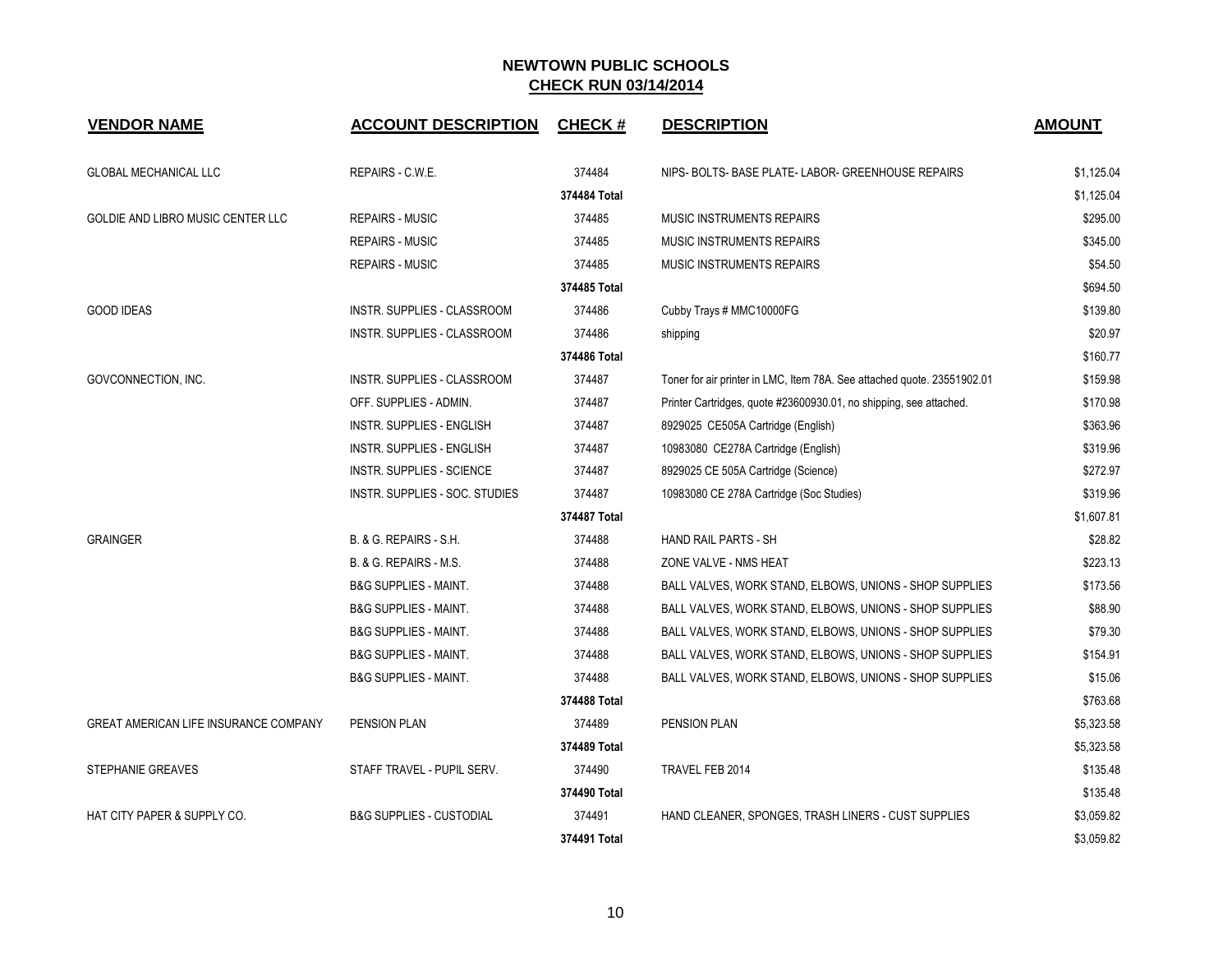| <b>VENDOR NAME</b>                     | <b>ACCOUNT DESCRIPTION</b>          | <b>CHECK#</b> | <b>DESCRIPTION</b>                                         | <b>AMOUNT</b> |
|----------------------------------------|-------------------------------------|---------------|------------------------------------------------------------|---------------|
| HAWTHORNE EDUCATIONAL SERV.            | INSTR. SUPPLIES - PSYCH.            | 374492        | ADDES-4 TEST KIT ITEM: 04850                               | \$273.00      |
|                                        | OTHER SUPPLIES - STAFF DEVELOP.     | 374492        | PRIM-Fourth Edition Item # 00686                           | \$330.00      |
|                                        |                                     | 374492 Total  |                                                            | \$603.00      |
| HEALTH EDCO, WRS GROUP LTD             | <b>INSTR. SUPPLIES - HEALTH ED</b>  | 374493        | <b>CLOGGED ARTERY MODEL</b>                                | \$68.30       |
|                                        | INSTR. SUPPLIES - HEALTH ED         | 374493        | SUBSTANCE ABUSE IDENTIFICATION KIT                         | \$340.70      |
|                                        | INSTR. SUPPLIES - HEALTH ED         | 374493        | SMOKER FOUL MOUTH DISPLAY                                  | \$151.20      |
|                                        | <b>INSTR. SUPPLIES - HEALTH ED</b>  | 374493        | <b>SHIPPING</b>                                            | \$31.00       |
|                                        | INSTR. SUPPLIES - HEALTH ED         | 374493        | DRUG AWARENESS GUIDE EG90671                               | \$68.65       |
|                                        |                                     | 374493 Total  |                                                            | \$659.85      |
| <b>HESS CORPORATION</b>                | PROPANE & NATURAL GAS - M.S.        | 374494        | GAS 507117/576411                                          | \$218.55      |
|                                        |                                     | 374494 Total  |                                                            | \$218.55      |
| HINE BROTHERS                          | REPAIRS - MAINT.                    | 374495        | REPAIR PARTS - MAINT TRUCK                                 | \$1,306.10    |
|                                        |                                     | 374495 Total  |                                                            | \$1,306.10    |
| HOMETOWN TOOL LLC                      | <b>B&amp;G SUPPLIES - CUSTODIAL</b> | 374496        | CUSTODIAN UNIFORM (2013-2014)                              | \$60.00       |
|                                        |                                     | 374496 Total  |                                                            | \$60.00       |
| <b>HOPE ACADEMY</b>                    | TUITION - OUT-OF-DISTRICT           | 374497        | TUITION - OUT-OF-DISTRICT                                  | \$6,990.00    |
|                                        | TUITION - OUT-OF-DISTRICT           | 374497        | TUITION - OUT-OF-DISTRICT                                  | \$9,012.83    |
|                                        |                                     | 374497 Total  |                                                            | \$16,002.83   |
| THE INSTITUTE OF PROFESSIONAL PRACTICE | PROF. SERV. - PSYCH/MED. EVAL.      | 374498        | PROF. SERV. - PSYCH/MED. EVAL.                             | \$8,950.00    |
|                                        |                                     | 374498 Total  |                                                            | \$8,950.00    |
| <b>INTERNATIONAL PLASTICS</b>          | <b>INSTR. SUPPLIES - READING</b>    | 374499        | Slider bags, Item CZSL30912, 9 x 12 inch. For book storage | \$175.00      |
|                                        | <b>INSTR. SUPPLIES - READING</b>    | 374499        | Shipping charge                                            | \$18.90       |
|                                        |                                     | 374499 Total  |                                                            | \$193.90      |
| <b>ITSAVVY LLC</b>                     | INSTR. SUPPLIES - CLASSROOM         | 374500        | <b>CE278A</b>                                              | \$127.62      |
|                                        | <b>INSTR. SUPPLIES - CLASSROOM</b>  | 374500        | <b>CE285A</b>                                              | \$55.79       |
|                                        | INSTR. SUPPLIES - CLASSROOM         | 374500        | <b>CF280A</b>                                              | \$83.29       |
|                                        |                                     | 374500 Total  |                                                            | \$266.70      |
| <b>KRISTEN JACKSON</b>                 | STAFF TRAVEL - SP. ED. PREK-8       | 374501        | TRAVEL FEB 2014                                            | \$123.20      |
|                                        |                                     | 374501 Total  |                                                            | \$123.20      |
| LISA JOHNS                             | STAFF TRAVEL - INFO. TECH.          | 374502        | TRAVEL FEB 2014                                            | \$77.90       |
|                                        |                                     | 374502 Total  |                                                            | \$77.90       |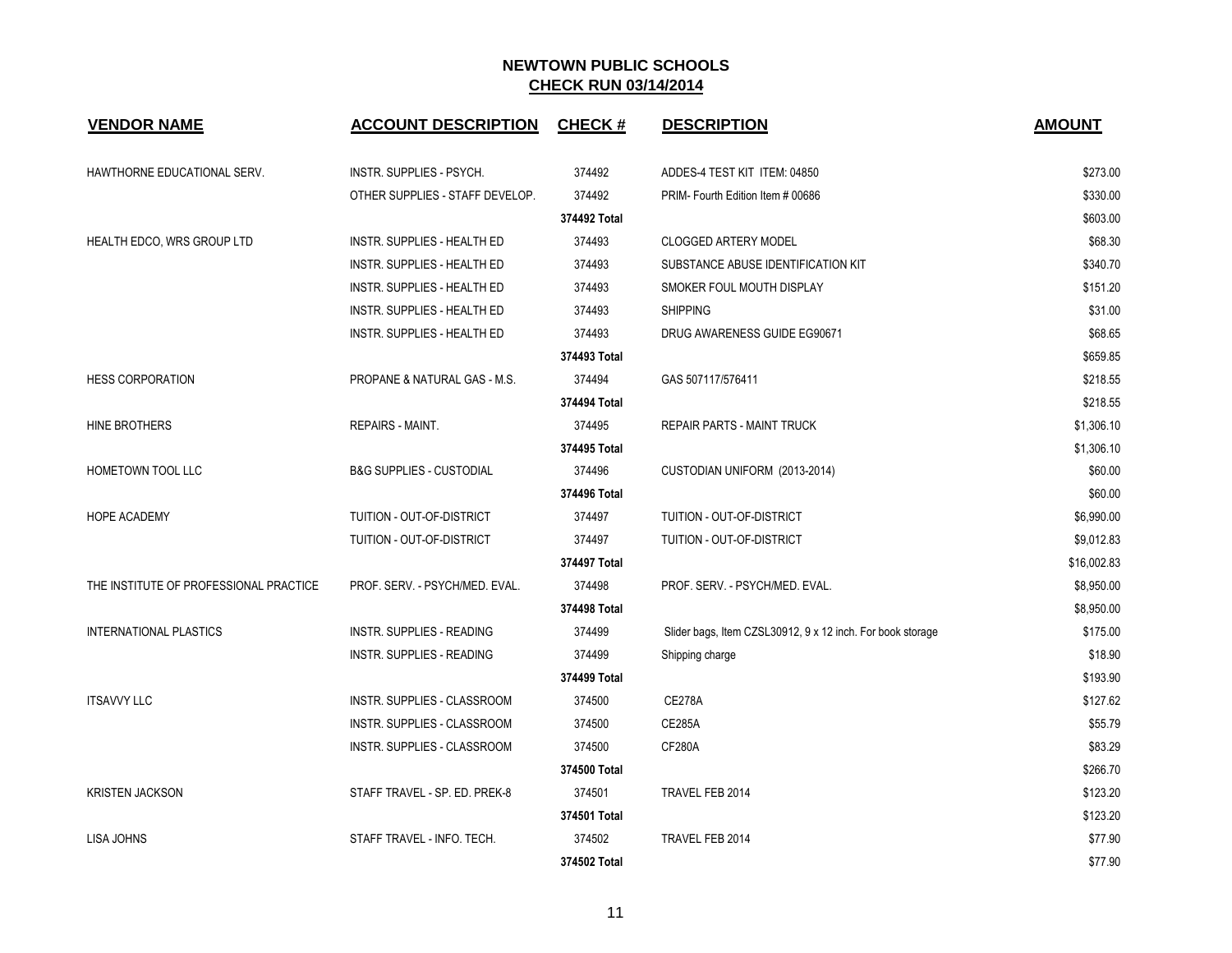| <b>VENDOR NAME</b>             | <b>ACCOUNT DESCRIPTION</b>          | <b>CHECK#</b> | <b>DESCRIPTION</b>                                                     | <b>AMOUNT</b> |
|--------------------------------|-------------------------------------|---------------|------------------------------------------------------------------------|---------------|
| PAUL JONES                     | INSTR. SUPPLIES - CLASSROOM         | 374503        | <b>BLOG FEE</b>                                                        | \$99.00       |
|                                |                                     | 374503 Total  |                                                                        | \$99.00       |
| RACHEL KALISH                  | CONTRACTED SERV. - SP/HEAR.         | 374504        | SPEECH SERVICES STARR PROGRAM                                          | \$1,200.00    |
|                                |                                     | 374504 Total  |                                                                        | \$1,200.00    |
| JACQUELYNN KAPLAN              | STAFF TRAVEL - CLASSROOM            | 374505        | <b>QUIZ BOWL TOURNAMENT</b>                                            | \$81.76       |
|                                |                                     | 374505 Total  |                                                                        | \$81.76       |
| <b>KELLY PRINTING SUPPLIES</b> | OFF. SUPPLIES - ELEM.               | 374506        | printer cartridges- black                                              | \$387.00      |
|                                | OFF. SUPPLIES - M.S.                | 374506        | printer cartridge -black                                               | \$129.00      |
|                                | OFF. SUPPLIES - H.S.                | 374506        | printer cartridges/ black                                              | \$258.00      |
|                                | OFF. SUPPLIES - H.S.                | 374506        | Approx. shipping cost                                                  | \$38.70       |
|                                |                                     | 374506 Total  |                                                                        | \$812.70      |
| KINSLEY POWER SYSTEMS          | B. & G. REPAIRS - M.G.              | 374507        | LOW WATER TEMP TROUBLE - NMS                                           | \$1,036.78    |
|                                | B. & G. REPAIRS - HOM.              | 374507        | COOLANT ALARM - HOM                                                    | \$777.90      |
|                                |                                     | 374507 Total  |                                                                        | \$1,814.68    |
| KLINGBERG FAMILY CENTERS INC.  | TUITION - OUT-OF-DISTRICT           | 374508        | TUITION - OUT-OF-DISTRICT                                              | \$7,928.80    |
|                                |                                     | 374508 Total  |                                                                        | \$7,928.80    |
| PAM KOHN                       | STAFF TRAIN. - READING              | 374509        | TCRWP COACHING INSTITUTE                                               | \$177.23      |
|                                | STAFF TRAIN. - READING              | 374509        | TCRWP COACHING INSTITUTE HOTEL                                         | \$583.16      |
|                                |                                     | 374509 Total  |                                                                        | \$760.39      |
| <b>LYNN KOROTASH</b>           | CONTRACTED SERV. - GUIDANCE         | 374510        | COUNSELOR APPRECIATION WEEK                                            | \$150.00      |
|                                |                                     | 374510 Total  |                                                                        | \$150.00      |
| <b>SCOTT KOVACK</b>            | <b>B&amp;G SUPPLIES - CUSTODIAL</b> | 374511        | SHOES REIMB (P.O #40879)                                               | \$100.00      |
|                                |                                     | 374511 Total  |                                                                        | \$100.00      |
| LOIS LANNING, PH .D.           | STAFF TRAIN. - STAFF DEVELOP.       | 374512        | Concept-Based Curr & Instruction Institute First of two pymts for two. | \$6,992.25    |
|                                | CONTRACTED SERV. - STAFF DEVELOP.   | 374512        | Concept-Based Curr and Instruction Institute                           | \$327.75      |
|                                |                                     | 374512 Total  |                                                                        | \$7,320.00    |
| LEAHY'S FUELS INC.             | PROPANE & NATURAL GAS - M.G.        | 374513        | DEL 2/25/14 211.8 GALS                                                 | \$548.56      |
|                                | PROPANE & NATURAL GAS - H.S.        | 374513        | PROPANE 97208G                                                         | \$597.51      |
|                                |                                     | 374513 Total  |                                                                        | \$1,146.07    |
| <b>LEARNING A-Z</b>            | INSTR. SUPPLIES - CLASSROOM         | 374514        | Renewal for Raz-Kids.com, 1 year, 1 class,                             | \$99.95       |
|                                |                                     | 374514 Total  |                                                                        | \$99.95       |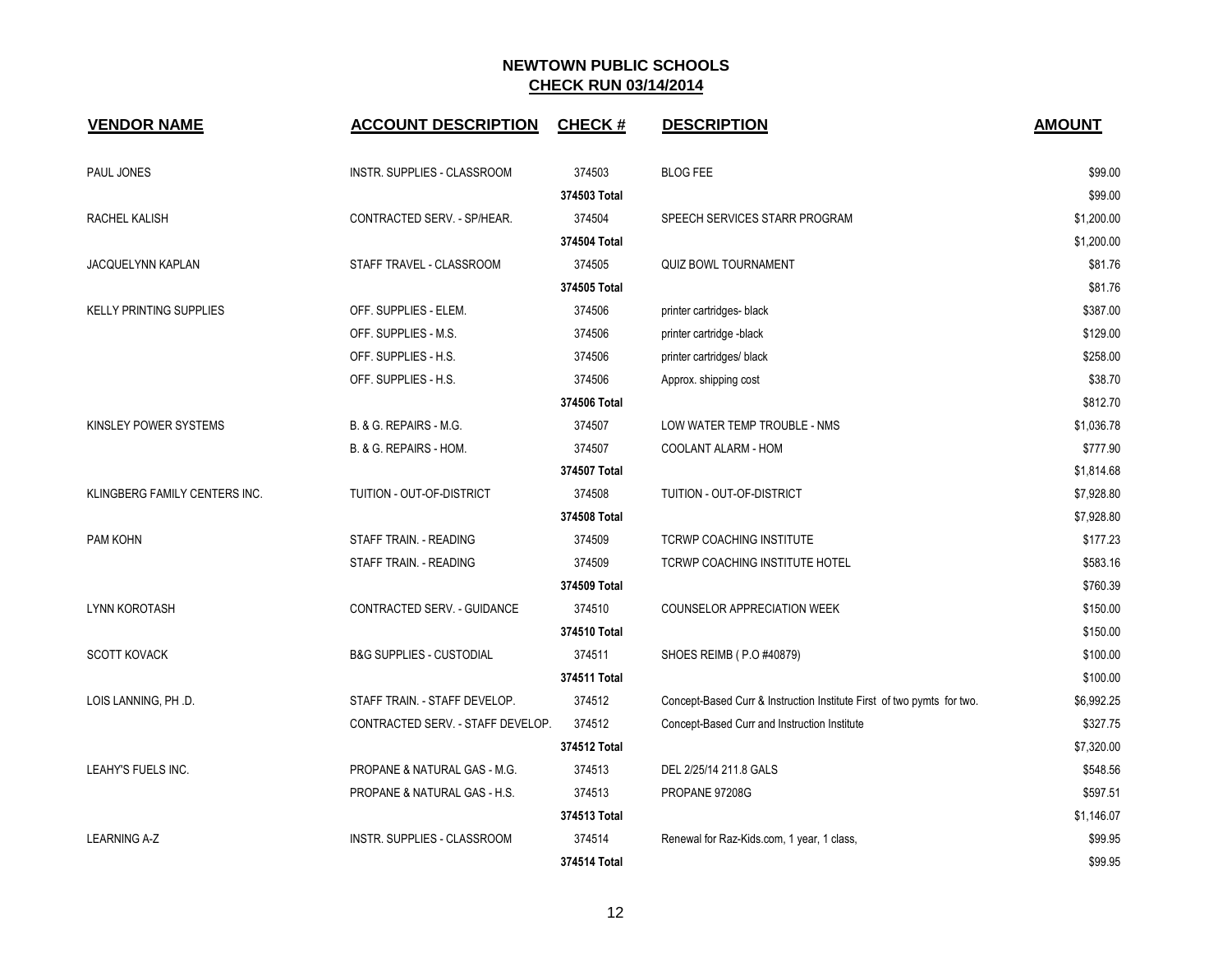| <b>VENDOR NAME</b>      | <b>ACCOUNT DESCRIPTION</b>          | <b>CHECK#</b> | <b>DESCRIPTION</b>                                     | <b>AMOUNT</b> |
|-------------------------|-------------------------------------|---------------|--------------------------------------------------------|---------------|
| LRP PUBLICATIONS        | MEMBERSHIPS - STAFF DEVELOP.        | 374515        | February 2014-January 2015 Membership with 504 updates | \$369.00      |
|                         |                                     | 374515 Total  |                                                        | \$369.00      |
| DR. ANA PAULA MACHADO   | MEDICAL ADVISOR - HEALTH ADMIN      | 374516        | <b>MEDICAL DIRECTOR</b>                                | \$846.16      |
|                         |                                     | 374516 Total  |                                                        | \$846.16      |
| MAGNAKLEEN SERVICES LLC | <b>B&amp;G SUPPLIES - CUSTODIAL</b> | 374517        | MOP / RUG SERVICE (ALL SCHOOLS) - 2013-2014            | \$45.45       |
|                         | <b>B&amp;G SUPPLIES - CUSTODIAL</b> | 374517        | MOP / RUG SERVICE (ALL SCHOOLS) - 2013-2014            | \$60.65       |
|                         | <b>B&amp;G SUPPLIES - CUSTODIAL</b> | 374517        | MOP / RUG SERVICE (ALL SCHOOLS) - 2013-2014            | \$21.50       |
|                         | <b>B&amp;G SUPPLIES - CUSTODIAL</b> | 374517        | MOP / RUG SERVICE (ALL SCHOOLS) - 2013-2014            | \$30.65       |
|                         | <b>B&amp;G SUPPLIES - CUSTODIAL</b> | 374517        | MOP / RUG SERVICE (ALL SCHOOLS) - 2013-2014            | \$28.25       |
|                         | <b>B&amp;G SUPPLIES - CUSTODIAL</b> | 374517        | MOP / RUG SERVICE (ALL SCHOOLS) - 2013-2014            | \$106.20      |
|                         | <b>B&amp;G SUPPLIES - CUSTODIAL</b> | 374517        | MOP / RUG SERVICE (ALL SCHOOLS) - 2013-2014            | \$33.80       |
|                         | <b>B&amp;G SUPPLIES - CUSTODIAL</b> | 374517        | MOP / RUG SERVICE (ALL SCHOOLS) - 2013-2014            | \$45.45       |
|                         | <b>B&amp;G SUPPLIES - CUSTODIAL</b> | 374517        | MOP / RUG SERVICE (ALL SCHOOLS) - 2013-2014            | \$60.65       |
|                         | <b>B&amp;G SUPPLIES - CUSTODIAL</b> | 374517        | MOP / RUG SERVICE (ALL SCHOOLS) - 2013-2014            | \$21.50       |
|                         | <b>B&amp;G SUPPLIES - CUSTODIAL</b> | 374517        | MOP / RUG SERVICE (ALL SCHOOLS) - 2013-2014            | \$30.65       |
|                         | <b>B&amp;G SUPPLIES - CUSTODIAL</b> | 374517        | MOP / RUG SERVICE (ALL SCHOOLS) - 2013-2014            | \$28.25       |
|                         | <b>B&amp;G SUPPLIES - CUSTODIAL</b> | 374517        | MOP / RUG SERVICE (ALL SCHOOLS) - 2013-2014            | \$106.20      |
|                         | <b>B&amp;G SUPPLIES - CUSTODIAL</b> | 374517        | MOP / RUG SERVICE (ALL SCHOOLS) - 2013-2014            | \$33.80       |
|                         | <b>B&amp;G SUPPLIES - CUSTODIAL</b> | 374517        | MOP / RUG SERVICE (ALL SCHOOLS) - 2013-2014            | \$130.00      |
|                         | <b>B&amp;G SUPPLIES - CUSTODIAL</b> | 374517        | MOP / RUG SERVICE (ALL SCHOOLS) - 2013-2014            | \$166.50      |
|                         | <b>B&amp;G SUPPLIES - CUSTODIAL</b> | 374517        | MOP / RUG SERVICE (ALL SCHOOLS) - 2013-2014            | \$48.50       |
|                         | <b>B&amp;G SUPPLIES - CUSTODIAL</b> | 374517        | MOP / RUG SERVICE (ALL SCHOOLS) - 2013-2014            | \$19.50       |
|                         | <b>B&amp;G SUPPLIES - CUSTODIAL</b> | 374517        | MOP / RUG SERVICE (ALL SCHOOLS) - 2013-2014            | \$18.00       |
|                         | <b>B&amp;G SUPPLIES - CUSTODIAL</b> | 374517        | MOP / RUG SERVICE (ALL SCHOOLS) - 2013-2014            | \$18.00       |
|                         | <b>B&amp;G SUPPLIES - CUSTODIAL</b> | 374517        | MOP / RUG SERVICE (ALL SCHOOLS) - 2013-2014            | \$144.00      |
|                         | <b>B&amp;G SUPPLIES - CUSTODIAL</b> | 374517        | MOP / RUG SERVICE (ALL SCHOOLS) - 2013-2014            | \$130.00      |
|                         | <b>B&amp;G SUPPLIES - CUSTODIAL</b> | 374517        | MOP / RUG SERVICE (ALL SCHOOLS) - 2013-2014            | \$166.50      |
|                         | <b>B&amp;G SUPPLIES - CUSTODIAL</b> | 374517        | MOP / RUG SERVICE (ALL SCHOOLS) - 2013-2014            | \$48.50       |
|                         | <b>B&amp;G SUPPLIES - CUSTODIAL</b> | 374517        | MOP / RUG SERVICE (ALL SCHOOLS) - 2013-2014            | \$19.50       |
|                         | <b>B&amp;G SUPPLIES - CUSTODIAL</b> | 374517        | MOP / RUG SERVICE (ALL SCHOOLS) - 2013-2014            | \$18.00       |
|                         | <b>B&amp;G SUPPLIES - CUSTODIAL</b> | 374517        | MOP / RUG SERVICE (ALL SCHOOLS) - 2013-2014            | \$18.00       |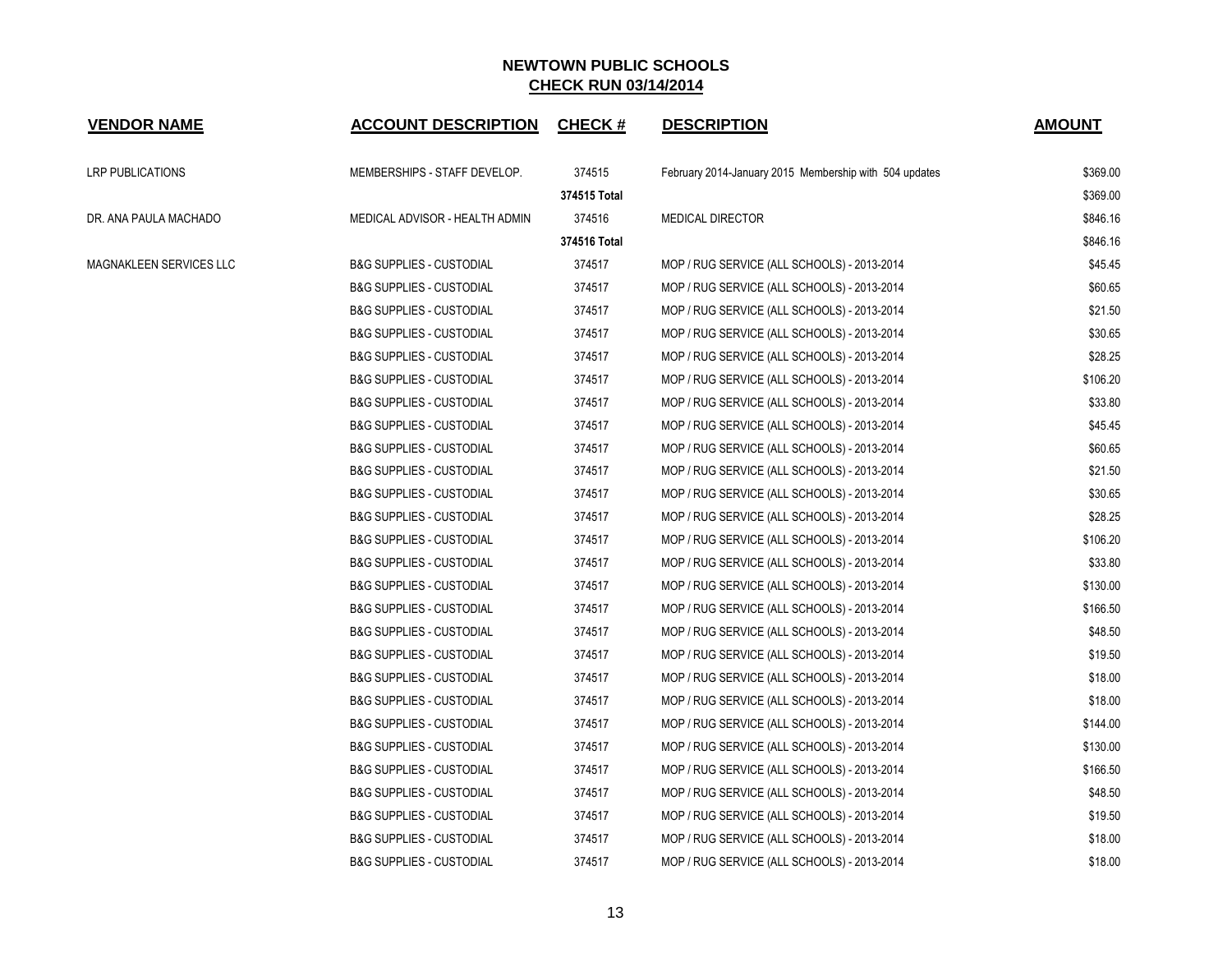| <b>VENDOR NAME</b>                 | <b>ACCOUNT DESCRIPTION</b>          | <b>CHECK#</b> | <b>DESCRIPTION</b>                                                   | <b>AMOUNT</b> |
|------------------------------------|-------------------------------------|---------------|----------------------------------------------------------------------|---------------|
| MAGNAKLEEN SERVICES LLC            | <b>B&amp;G SUPPLIES - CUSTODIAL</b> | 374517        | MOP / RUG SERVICE (ALL SCHOOLS) - 2013-2014                          | \$144.00      |
|                                    |                                     | 374517 Total  |                                                                      | \$1,742.00    |
| <b>MAILFINANCE</b>                 | EQUIP RENTAL - ADMIN.               | 374518        | LEASE AGREEMENT 2013/14 H/S                                          | \$784.17      |
|                                    | EQUIP RENTAL - BUS. SERV.           | 374518        | LEASE AGREEMENT 2013/14 C/O                                          | \$784.17      |
|                                    | EQUIP RENTAL - BUS. SERV.           | 374518        | LEASE AGREEMENT 2013/14 C/O                                          | \$430.53      |
|                                    |                                     | 374518 Total  |                                                                      | \$1,998.87    |
| MANKA CONSTRUCTION & REMOLDING LLC | B. & G. REPAIRS - H.                | 374519        | REMOVE ICE AROUND GUTTERS - HAWL                                     | \$708.75      |
|                                    | B. & G. REPAIRS - S.H.              | 374519        | REPAIR STAIRWELL HAND RAILING - SH                                   | \$150.00      |
|                                    |                                     | 374519 Total  |                                                                      | \$858.75      |
| MARSHALL MEMO LLC.                 | OTHER SUPPLIES - STAFF DEVELOP.     | 374520        | Marshall Memo/Weekly newsletter                                      | \$230.00      |
|                                    |                                     | 374520 Total  |                                                                      | \$230.00      |
| W.B. MASON., INC.                  | OFF. SUPPLIES - BUS. SERV.          | 374521        | <b>SUPPLIES 2013/14</b>                                              | \$32.99       |
|                                    | OFF. SUPPLIES - BUS. SERV.          | 374521        | <b>SUPPLIES 2013/14</b>                                              | \$57.45       |
|                                    | OFF. SUPPLIES - BUS. SERV.          | 374521        | <b>SUPPLIES 2013/14</b>                                              | \$71.94       |
|                                    | OFF. SUPPLIES - BUS. SERV.          | 374521        | <b>SUPPLIES 2013/14</b>                                              | \$34.47       |
|                                    | OFF. SUPPLIES - BUS. SERV.          | 374521        | <b>SUPPLIES 2013/14</b>                                              | (\$30.00)     |
|                                    | OFF. SUPPLIES - BUS. SERV.          | 374521        | <b>SUPPLIES 2013/14</b>                                              | \$101.97      |
|                                    | INSTR. SUPPLIES - CLASSROOM         | 374521        | Duplicating paper, White, 8 1/2 X !                                  | \$145.00      |
|                                    | INSTR. SUPPLIES - CLASSROOM         | 374521        | Duplicating paper, White 8 1/2 inch                                  | \$111.48      |
|                                    | INSTR. SUPPLIES - CLASSROOM         | 374521        | 2-ply flat box Kleenex tissue, 125 sheets, 48/carton,                | \$139.98      |
|                                    | OFF. SUPPLIES - PUPIL SERV.         | 374521        | SCISSORS ACM14851                                                    | \$27.58       |
|                                    | OFF. SUPPLIES - PUPIL SERV.         | 374521        | EXPANDABLE FOLDERS SMD73390                                          | \$42.49       |
|                                    | INSTR. SUPPLIES - CLASSROOM         | 374521        | Universal® Cork Board with Oak Style Frame, 48 x 36,                 | \$171.56      |
|                                    | INSTR. SUPPLIES - CLASSROOM         | 374521        | Box (100) 6 inch x 9 inch Kraft envelopes, 28#, Item # QUA37855      | \$3.88        |
|                                    | INSTR. SUPPLIES - CLASSROOM         | 374521        | Box (100) of 10 inch x 13 inch Kraft envelopes, 28#, Item # QUA37897 | \$6.15        |
|                                    | <b>INSTR. SUPPLIES - CLASSROOM</b>  | 374521        | Highland Invisible Tape, 3/4 inch x 1,000, 1 inch core,              | \$67.96       |
|                                    | <b>B&amp;G SUPPLIES - ADMIN.</b>    | 374521        | BOTTLED WATER - MAINT DEPT.                                          | \$47.94       |
|                                    | INSTR. SUPPLIES - SCIENCE           | 374521        | See Attached list                                                    | \$1,019.36    |
|                                    | INSTR. SUPPLIES - SCIENCE           | 374521        | See Attached list                                                    | \$47.20       |
|                                    | INSTR. SUPPLIES - SCIENCE           | 374521        | See Attached list                                                    | (\$645.76)    |
|                                    | <b>INSTR. SUPPLIES - ENGLISH</b>    | 374521        | See Attached List                                                    | \$832.56      |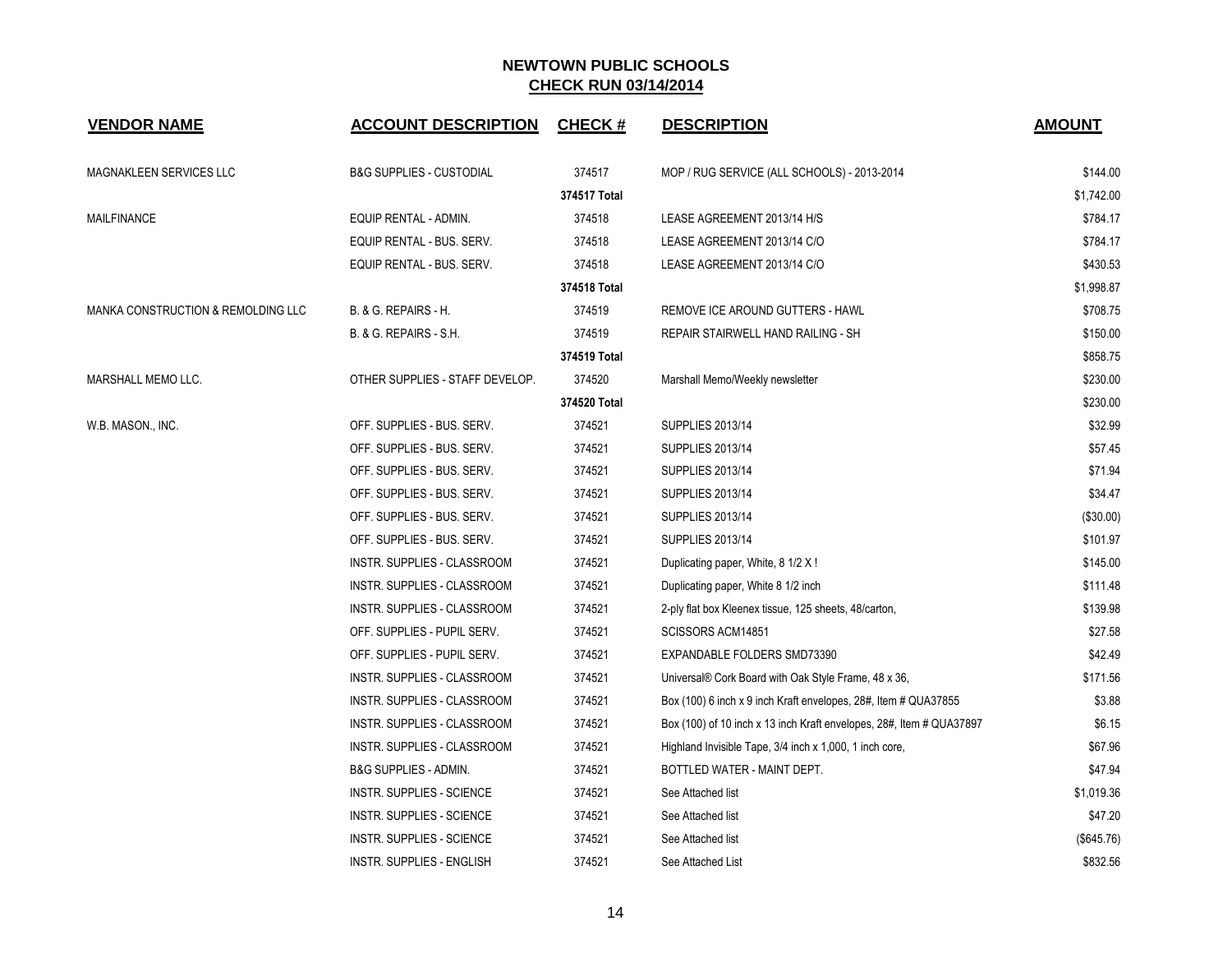| <b>VENDOR NAME</b>                    | <b>ACCOUNT DESCRIPTION</b>         | <b>CHECK#</b> | <b>DESCRIPTION</b>                                                     | <b>AMOUNT</b> |
|---------------------------------------|------------------------------------|---------------|------------------------------------------------------------------------|---------------|
| W.B. MASON., INC.                     | <b>INSTR. SUPPLIES - ENGLISH</b>   | 374521        | See Attached List                                                      | \$72.99       |
|                                       |                                    | 374521 Total  |                                                                        | \$2,359.19    |
| <b>BETTY MCFADDEN</b>                 | <b>SUPPLIES - LIBRARY</b>          | 374522        | PARA PRO ASSESSMENT                                                    | \$44.16       |
|                                       |                                    | 374522 Total  |                                                                        | \$44.16       |
| MCGRAW-HILL GLOBAL EDUCATION HOLDINGS | <b>TEXTBOOKS - WORLD LANG.</b>     | 374523        | PRACTICE MAKES PERFECT ITALIAN VOCABULARY                              | \$11.20       |
|                                       | <b>TEXTBOOKS - WORLD LANG.</b>     | 374523        | PRACTICE MAKES PERFECT ITALIAN CONVERSATION                            | \$11.20       |
|                                       | <b>TEXTBOOKS - WORLD LANG.</b>     | 374523        | READ AND THINK ITALIAN W/ AUDIO CD                                     | \$16.00       |
|                                       | TEXTBOOKS - WORLD LANG.            | 374523        | <b>SHIPPING</b>                                                        | \$10.80       |
|                                       |                                    | 374523 Total  |                                                                        | \$49.20       |
| MCKENNEY MECHANICAL CONTRACTORS INC.  | B. & G. REPAIRS - H.               | 374524        | FLAME FAILURE BOILER 48 BLDG. - HAWL                                   | \$285.00      |
|                                       |                                    | 374524 Total  |                                                                        | \$285.00      |
| MOORE MEDICAL LLC                     | MEDICAL SUPPLIES - H.S.            | 374525        | Assorted medical merchandise -see attached- no shipping                | \$496.07      |
|                                       |                                    | 374525 Total  |                                                                        | \$496.07      |
| E. A. MORSE & CO. INC.                | <b>REPAIRS - CUSTODIAL</b>         | 374526        | <b>CUSTODIAL MACHINE REPAIR PARTS</b>                                  | \$38.32       |
|                                       | <b>REPAIRS - CUSTODIAL</b>         | 374526        | <b>CUSTODIAL MACHINE REPAIR PARTS</b>                                  | \$679.32      |
|                                       |                                    | 374526 Total  |                                                                        | \$717.64      |
| MUSIC & ARTS CENTER, INC.             | <b>REPAIRS - MUSIC</b>             | 374527        | For instrument repair throughout the                                   | \$19.99       |
|                                       | <b>REPAIRS - MUSIC</b>             | 374527        | For instrument repair throughout the school year. No shipping charges. | \$101.75      |
|                                       | <b>INSTR. SUPPLIES - MUSIC</b>     | 374527        | For Orchestra supplies throughout the school year. Free shipping       | \$149.97      |
|                                       | <b>INSTR. SUPPLIES - MUSIC</b>     | 374527        | For Orchestra supplies throughout t                                    | \$76.00       |
|                                       | <b>INSTR. SUPPLIES - MUSIC</b>     | 374527        | For Band supplies throughout the year.                                 | \$84.00       |
|                                       | <b>INSTR. SUPPLIES - MUSIC</b>     | 374527        | For band supplies throughout the year.                                 | \$13.48       |
|                                       |                                    | 374527 Total  |                                                                        | \$445.19      |
| MUSICAL ARTS CONFERENCE               | CONTRACTED SERV. - MUSIC           | 374528        | <b>REGISTRATION FOR MAC PERFORMANCE</b>                                | \$700.00      |
|                                       |                                    | 374528 Total  |                                                                        | \$700.00      |
| <b>NASCO</b>                          | <b>INSTR. SUPPLIES - ART</b>       | 374529        | Art supplies - page 1                                                  | \$310.20      |
|                                       | <b>INSTR. SUPPLIES - ART</b>       | 374529        | Art supplies - page 2 Free shipping                                    | \$346.56      |
|                                       | <b>INSTR. SUPPLIES - HEALTH ED</b> | 374529        | WORDS OF INSPIRATION POSTER SET                                        | \$88.16       |
|                                       | <b>INSTR. SUPPLIES - HEALTH ED</b> | 374529        | PORTION PUZZLES-                                                       | \$35.96       |
|                                       | INSTR. SUPPLIES - HEALTH ED        | 374529        | PORTION PUZZLE TABLET                                                  | \$8.96        |
|                                       | INSTR. SUPPLIES - HEALTH ED        | 374529        | NUTRITION LABELS BULLENTINE BOARD KIT                                  | \$22.46       |
|                                       | INSTR. SUPPLIES - HEALTH ED        | 374529        | CHOOSE MY PLATE FOOD FACTS                                             | \$22.05       |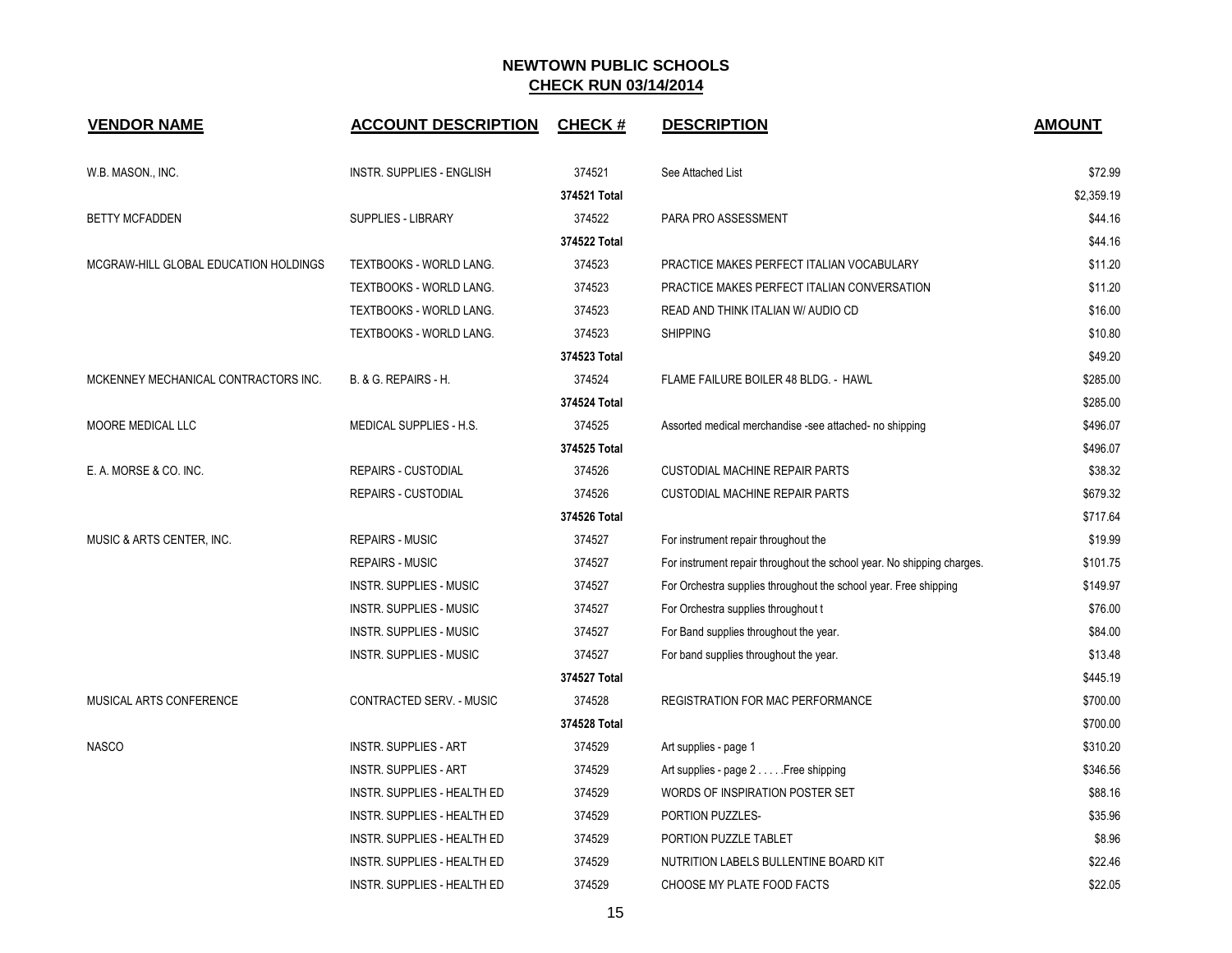| <b>VENDOR NAME</b>                  | <b>ACCOUNT DESCRIPTION</b>       | <b>CHECK#</b> | <b>DESCRIPTION</b>                                                | <b>AMOUNT</b> |
|-------------------------------------|----------------------------------|---------------|-------------------------------------------------------------------|---------------|
| <b>NASCO</b>                        | INSTR. SUPPLIES - HEALTH ED      | 374529        | <b>LIVE 54321-8 POSTER</b>                                        | \$30.51       |
|                                     |                                  | 374529 Total  |                                                                   | \$864.86      |
| NATIONAL ASSOC. FOR MUSIC EDUCATION | MEMBERSHIPS - MUSIC              | 374530        | MEMBERSHIP FEE                                                    | \$120.00      |
|                                     |                                  | 374530 Total  |                                                                   | \$120.00      |
| NATIONAL SCHOOL CLIMATE CENTER      | PROF. SERV. - SUPER.             | 374531        | COMP SCHOOL CLIMATE INVENTORY                                     | \$9,850.00    |
|                                     |                                  | 374531 Total  |                                                                   | \$9,850.00    |
| <b>NCS PEARSON INC.</b>             | INSTR. SUPPLIES - SP. ED. PREK-8 | 374532        | <b>ITEM #58006</b>                                                | \$8.50        |
|                                     | INSTR. SUPPLIES - SP. ED. PREK-8 | 374532        | BEERY-BUKTENICA DEVELOPMENTAL TEST                                | \$687.50      |
|                                     | INSTR. SUPPLIES - SP. ED. PREK-8 | 374532        | <b>SHIPPING</b>                                                   | \$34.81       |
|                                     | INSTR. SUPPLIES - SP. ED. PREK-8 | 374532        | <b>SHIPPING</b>                                                   | \$83.70       |
|                                     | INSTR. SUPPLIES - SP. ED. H.S.   | 374532        | BOT-2 BRUININKS ITEM #58000                                       | \$1,674.00    |
|                                     |                                  | 374532 Total  |                                                                   | \$2,488.51    |
| <b>NEOPOST NEW ENGLAND</b>          | OFF. SUPPLIES - BUS. SERV.       | 374533        | SEALER REPLACEMENT                                                | \$63.75       |
|                                     | REPAIRS - CLASSROOM              | 374533        | MAIL MACHINE SERVICE                                              | \$48.75       |
|                                     |                                  | 374533 Total  |                                                                   | \$112.50      |
| NEW ENGLAND CTR FOR CHILDREN        | TUITION - OUT-OF-DISTRICT        | 374534        | <b>TUITION</b>                                                    | \$14,804.99   |
|                                     |                                  | 374534 Total  |                                                                   | \$14,804.99   |
| NEW ENGLAND SPORTSWEAR              | <b>INSTR. SUPPLIES - SPORTS</b>  | 374535        | BASEBALL UNIFORMS- AND JERSEYS                                    | \$4,000.00    |
|                                     |                                  | 374535 Total  |                                                                   | \$4,000.00    |
| NEWTOWN BOARD OF EDUCATION          | <b>MEDICAL INS. PREMIUMS</b>     | 374536        | <b>LONG TERM DISABILITY</b>                                       | \$3,402.35    |
|                                     | <b>ADMINISTRATION FEES</b>       | 374536        | <b>DENTAL ADMIN</b>                                               | \$2,970.00    |
|                                     | <b>ADMINISTRATION FEES</b>       | 374536        | RETIREE ADM FEE FEB 2014                                          | \$215.00      |
|                                     | <b>ADMINISTRATION FEES</b>       | 374536        | COBRA ADM FEE MARCH 2014                                          | \$300.00      |
|                                     | LIFE INSURANCE                   | 374536        | <b>AD&amp;D PREMIUM</b>                                           | \$1,232.62    |
|                                     | <b>LIFE INSURANCE</b>            | 374536        | LIFE PREMIUM                                                      | \$6,163.10    |
|                                     |                                  | 374536 Total  |                                                                   | \$14,283.07   |
| <b>NEWTOWN DELI</b>                 | INSTR. SUPPLIES - CLASSROOM      | 374537        | NEASC- STEERING COMMITTEE MEETING-LUNCHEON                        | \$159.53      |
|                                     |                                  | 374537 Total  |                                                                   | \$159.53      |
| NEWTOWN FOOD SERVICE                | OFF. SUPPLIES - ADMIN.           | 374538        | Professional Development refreshments per attached. Invoice 10214 | \$52.00       |
|                                     | CONTRACTED SERV. - CLASSROOM     | 374538        | Snacks, meals for Chinese delegation per attached invoice, 10212  | \$27.00       |
|                                     |                                  | 374538 Total  |                                                                   | \$79.00       |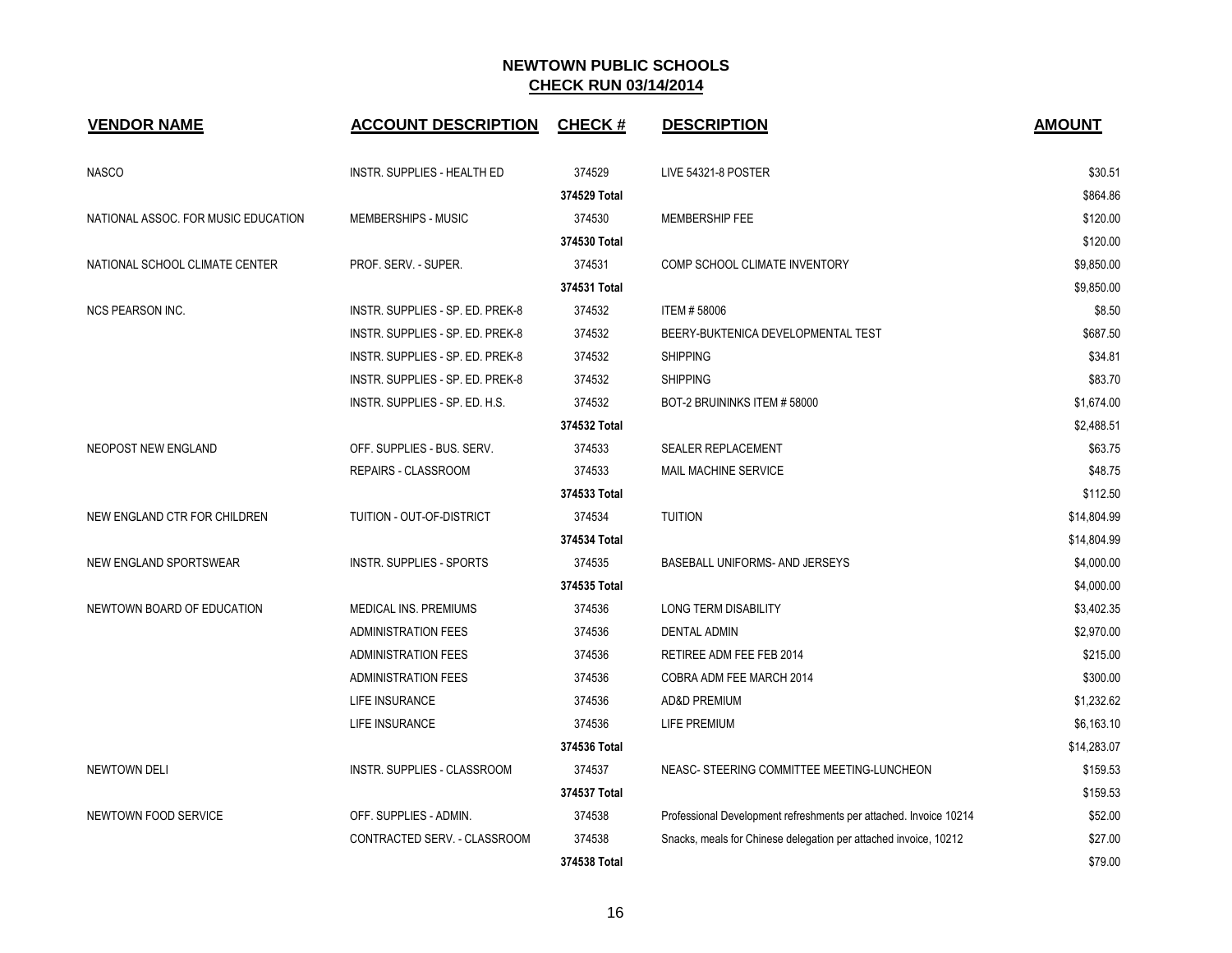| <b>VENDOR NAME</b>        | <b>ACCOUNT DESCRIPTION</b>         | <b>CHECK#</b> | <b>DESCRIPTION</b>                                   | <b>AMOUNT</b> |
|---------------------------|------------------------------------|---------------|------------------------------------------------------|---------------|
| NEWTOWN HARDWARE          | <b>B&amp;G SUPPLIES - MAINT.</b>   | 374539        | MAINTENANCE SUPPLIES - 2013-2014                     | \$69.76       |
|                           | <b>B&amp;G SUPPLIES - MAINT.</b>   | 374539        | MAINTENANCE SUPPLIES - 2013-2014                     | \$38.02       |
|                           | <b>B&amp;G SUPPLIES - MAINT.</b>   | 374539        | MAINTENANCE SUPPLIES - 2013-2014                     | \$45.30       |
|                           | <b>B&amp;G SUPPLIES - MAINT.</b>   | 374539        | MAINTENANCE SUPPLIES - 2013-2014                     | \$91.74       |
|                           | <b>B&amp;G SUPPLIES - MAINT.</b>   | 374539        | MAINTENANCE SUPPLIES - 2013-2014                     | \$1.40        |
|                           | <b>B&amp;G SUPPLIES - MAINT.</b>   | 374539        | MAINTENANCE SUPPLIES - 2013-2014                     | \$20.41       |
|                           | <b>B&amp;G SUPPLIES - MAINT.</b>   | 374539        | MAINTENANCE SUPPLIES - 2013-2014                     | \$19.16       |
|                           | <b>B&amp;G SUPPLIES - MAINT.</b>   | 374539        | MAINTENANCE SUPPLIES - 2013-2014                     | \$20.68       |
|                           | <b>B&amp;G SUPPLIES - MAINT.</b>   | 374539        | MAINTENANCE SUPPLIES - 2013-2014                     | \$21.59       |
|                           | <b>B&amp;G SUPPLIES - MAINT.</b>   | 374539        | MAINTENANCE SUPPLIES - 2013-2014                     | \$12.21       |
|                           | <b>B&amp;G SUPPLIES - MAINT.</b>   | 374539        | MAINTENANCE SUPPLIES - 2013-2014                     | \$6.10        |
|                           | <b>B&amp;G SUPPLIES - MAINT.</b>   | 374539        | MAINTENANCE SUPPLIES - 2013-2014                     | \$25.14       |
|                           | <b>B&amp;G SUPPLIES - MAINT.</b>   | 374539        | MAINTENANCE SUPPLIES - 2013-2014                     | \$51.27       |
|                           | <b>B&amp;G SUPPLIES - MAINT.</b>   | 374539        | MAINTENANCE SUPPLIES - 2013-2014                     | \$62.94       |
|                           | <b>B&amp;G SUPPLIES - MAINT.</b>   | 374539        | MAINTENANCE SUPPLIES - 2013-2014                     | \$38.19       |
|                           | <b>B&amp;G SUPPLIES - MAINT.</b>   | 374539        | MAINTENANCE SUPPLIES - 2013-2014                     | \$39.06       |
|                           | <b>B&amp;G SUPPLIES - MAINT.</b>   | 374539        | MAINTENANCE SUPPLIES - 2013-2014                     | \$31.81       |
|                           |                                    | 374539 Total  |                                                      | \$594.78      |
| <b>NEWTOWN HARDWARE</b>   | <b>INSTR. SUPPLIES - SPORTS</b>    | 374540        | BUNGEE CORDS-TARP ACCT 5475                          | \$25.93       |
|                           |                                    | 374540 Total  |                                                      | \$25.93       |
| ON-SITE SHREDDING         | CONTRACTED SERV. - BUS. SERV.      | 374541        | SHREDDING SERV AT C/O 2013/14                        | \$35.00       |
|                           |                                    | 374541 Total  |                                                      | \$35.00       |
| PARK CITY TRUCK EQUIPMENT | <b>REPAIRS - MAINT.</b>            | 374542        | <b>REPAIR PARTS - MAINT TRUCK</b>                    | \$154.56      |
|                           |                                    | 374542 Total  |                                                      | \$154.56      |
| PCM-G                     | INSTR. SUPPLIES - INFO. TECH.      | 374543        | Vision Tek 8084277 900289 ATI Tadeon 4350 PCIE 512MB | \$89.95       |
|                           |                                    | 374543 Total  |                                                      | \$89.95       |
| PEARSON EDUCATION INC.    | INSTR. SUPPLIES - CLASSROOM        | 374544        | Quick Read Fluency, Library B - 1428407892           | \$480.97      |
|                           | INSTR. SUPPLIES - CLASSROOM        | 374544        | Quick Reed Fluency, Library C - 1428407901           | \$568.47      |
|                           | INSTR. SUPPLIES - CLASSROOM        | 374544        | Quick Read Fluency, Library D                        | \$568.47      |
|                           | <b>INSTR. SUPPLIES - CLASSROOM</b> | 374544        | Shipping                                             | \$161.80      |
|                           |                                    | 374544 Total  |                                                      | \$1,779.71    |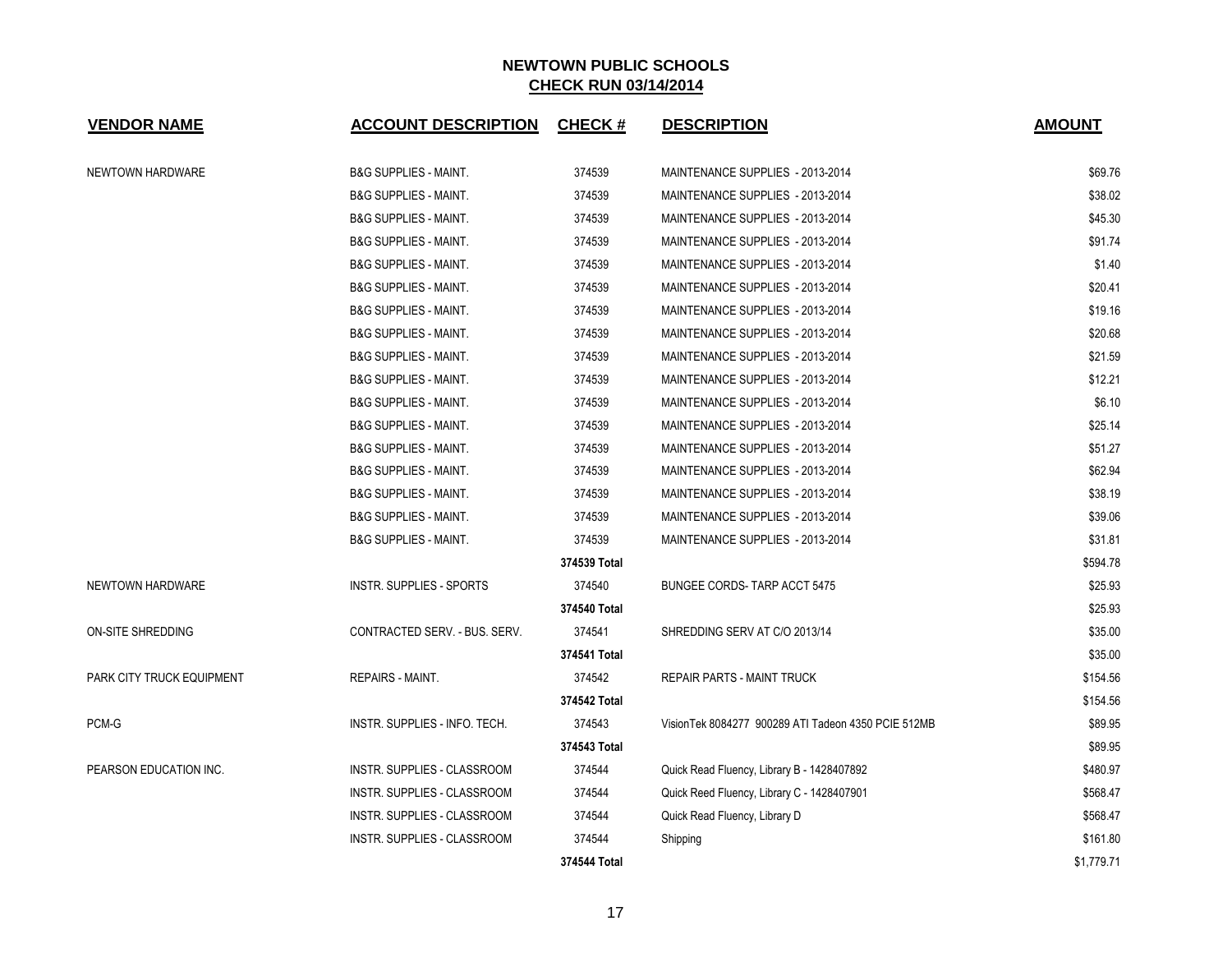| <b>VENDOR NAME</b>                                                      | <b>ACCOUNT DESCRIPTION</b>     | <b>CHECK#</b> | <b>DESCRIPTION</b>                                             | <b>AMOUNT</b> |
|-------------------------------------------------------------------------|--------------------------------|---------------|----------------------------------------------------------------|---------------|
| CAROL PELLIGRA                                                          | <b>INSTR. SUPPLIES - ART</b>   | 374545        | K-12 NATIONAL CERAMICS EXHIBITION                              | \$117.71      |
|                                                                         |                                | 374545 Total  |                                                                | \$117.71      |
| PERKINS SCHOOL FOR THE BLIND                                            | TUITION - OUT-OF-DISTRICT      | 374546        | TUITION - OUT-OF-DISTRICT                                      | \$16,232.25   |
|                                                                         |                                | 374546 Total  |                                                                | \$16,232.25   |
| PESI HEALTH CARE                                                        | STAFF TRAIN. - PUPIL SERV.     | 374547        | DSM-5 WEBCAST, FEBRUARY 10, 2014                               | \$169.00      |
|                                                                         |                                | 374547 Total  |                                                                | \$169.00      |
| <b>LISA PETROVICH</b>                                                   | OFF. SUPPLIES - ADMIN.         | 374548        | PD SUPPLIES                                                    | \$93.59       |
|                                                                         |                                | 374548 Total  |                                                                | \$93.59       |
| PETTY CASH TRASITION COORDINATOR SPEC ED INSTR. SUPPLIES - SP. ED. H.S. |                                | 374549        | PETTY CASH AT RIS                                              | \$271.36      |
|                                                                         |                                | 374549 Total  |                                                                | \$271.36      |
| <b>DAVID PIERCE</b>                                                     | CONTRACTED SERV. - B.O.E.      | 374550        | VIDEOTAPING 01/21/14 BOARD MEETING                             | \$40.00       |
|                                                                         |                                | 374550 Total  |                                                                | \$40.00       |
| PLAYSCRIPTS INC.                                                        | <b>INSTR. SUPPLIES - MUSIC</b> | 374551        | THEATER SCRIPTS                                                | \$598.86      |
|                                                                         |                                | 374551 Total  |                                                                | \$598.86      |
| MARK J. POMPANO                                                         | STAFF TRAVEL - SECURITY        | 374552        | TRAVEL JAN THRU FEB 2014                                       | \$87.36       |
|                                                                         |                                | 374552 Total  |                                                                | \$87.36       |
| YANN PONCIN MD                                                          | PROF. SERV. - PSYCH/MED. EVAL. | 374553        | PROF. SERV. - PSYCH/MED. EVAL.                                 | \$2,000.00    |
|                                                                         | PROF. SERV. - PSYCH/MED. EVAL. | 374553        | PROF. SERV. - PSYCH/MED. EVAL.                                 | \$2,000.00    |
|                                                                         | PROF. SERV. - PSYCH/MED. EVAL. | 374553        | PROF. SERV. - PSYCH/MED. EVAL.                                 | \$2,000.00    |
|                                                                         | PROF. SERV. - PSYCH/MED. EVAL. | 374553        | PROF. SERV. - PSYCH/MED. EVAL.                                 | \$2,000.00    |
|                                                                         | PROF. SERV. - PSYCH/MED. EVAL. | 374553        | PROF. SERV. - PSYCH/MED. EVAL.                                 | \$2,000.00    |
|                                                                         |                                | 374553 Total  |                                                                | \$10,000.00   |
| POSTMASTER - NEWTOWN                                                    | POSTAGE - ADMIN.               | 374554        | Roll of 100 Abraham Lincoln, 21-cent stamps                    | \$21.00       |
|                                                                         | POSTAGE - ADMIN.               | 374554        | Roll of 100 Star-Spangled Banner \$0.49 Forever Stamps         | \$49.00       |
|                                                                         | POSTAGE - ADMIN.               | 374554        | Sheets of 20, Tiffany Lamp, 1-cent stamps                      | \$8.20        |
|                                                                         |                                | 374554 Total  |                                                                | \$78.20       |
|                                                                         | POSTAGE - ADMIN.               | 374555        | Books of Forever Stamps-please send check to Hawley-Thank you! | \$568.40      |
|                                                                         |                                | 374555 Total  |                                                                | \$568.40      |
| MARY PREVEY MD.                                                         | PROF. SERV. - PSYCH/MED. EVAL. | 374556        | NEURO-PSYCH HOM STUDENTS                                       | \$3,700.00    |
|                                                                         |                                | 374556 Total  |                                                                | \$3,700.00    |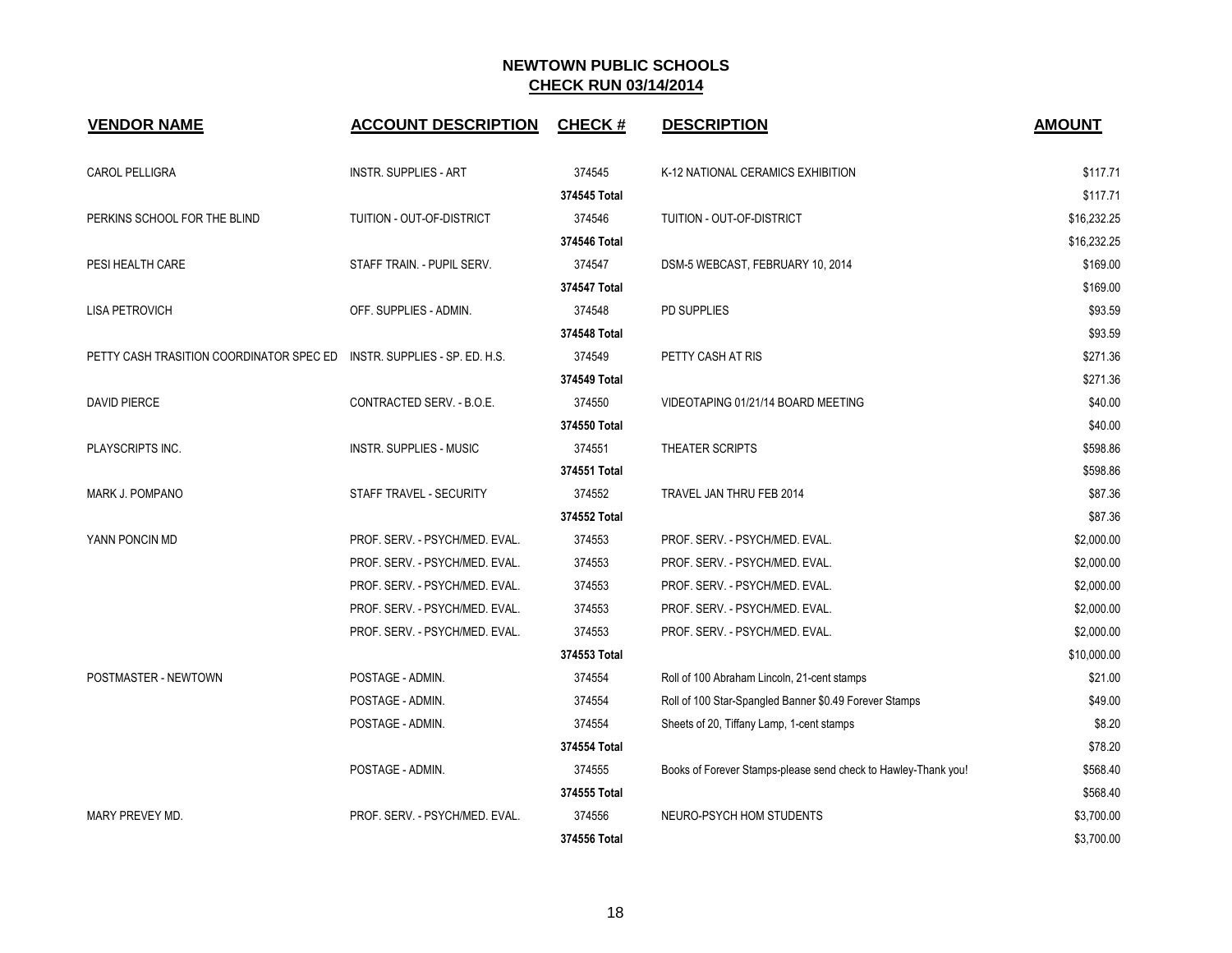| <b>VENDOR NAME</b>                   | <b>ACCOUNT DESCRIPTION</b>         | <b>CHECK#</b> | <b>DESCRIPTION</b>                                                | <b>AMOUNT</b> |
|--------------------------------------|------------------------------------|---------------|-------------------------------------------------------------------|---------------|
| PYRAMID EDUCATIONAL CONSULTANTS      | INSTR. SUPPLIES - SP. ED. PREK-8   | 374557        | LARGE VISUAL REINFORCEMENT CARDS LVR                              | \$21.00       |
|                                      | INSTR. SUPPLIES - SP. ED. PREK-8   | 374557        | <b>SHIPPING</b>                                                   | \$7.00        |
|                                      |                                    | 374557 Total  |                                                                   | \$28.00       |
| <b>QUILL CORPORATION</b>             | INSTR. SUPPLIES - READING          | 374558        | 3 shelf bookcase S42ABCPY - Putty                                 | \$1,170.00    |
|                                      | <b>INSTR. SUPPLIES - CLASSROOM</b> | 374558        | 3 shelf bookcase S42ABCPY - Putty.                                | \$1.170.00    |
|                                      | INSTR. SUPPLIES - CLASSROOM        | 374558        | Scotch magic tape value pack                                      | \$114.95      |
|                                      | INSTR. SUPPLIES - CLASSROOM        | 374558        | Ticonderoga pencils #2 yellow finish - unsharpened Free ship      | \$88.20       |
|                                      |                                    | 374558 Total  |                                                                   | \$2,543.15    |
| <b>RAYBURN MUSIC CT</b>              | <b>REPAIRS - MUSIC</b>             | 374559        | Cello repair Sr. # CE7230923 Invoice - 1006229                    | \$140.00      |
|                                      |                                    | 374559 Total  |                                                                   | \$140.00      |
| <b>REALLY GOOD STUFF INC.</b>        | <b>INSTR. SUPPLIES - CLASSROOM</b> | 374560        | Large Book Puches # 159217HAE-no shipping                         | \$47.90       |
|                                      |                                    | 374560 Total  |                                                                   | \$47.90       |
| JOHN R. REED                         | STAFF TRAVEL - SUPER.              | 374561        | MONTHLY EXPENSE & TRAVEL 2013/14                                  | \$300.00      |
|                                      |                                    | 374561 Total  |                                                                   | \$300.00      |
| <b>CALVIN SAVOIA</b>                 | CONTRACTED SERV. - B.O.E.          | 374562        | VIDEOTAPING 01/21/14 BOARD MEETING                                | \$40.00       |
|                                      |                                    | 374562 Total  |                                                                   | \$40.00       |
| <b>SCANTRON CORPORATION</b>          | INSTR. SUPPLIES - WORLD LANG.      | 374563        | PART NO 19641 ANSWER SHEET B (500/PK)                             | \$213.75      |
|                                      | INSTR. SUPPLIES - WORLD LANG.      | 374563        | PART NO 72511 ANSWER SHEET I (500/PK)                             | \$115.00      |
|                                      | INSTR. SUPPLIES - WORLD LANG.      | 374563        | <b>FREIGHT COST</b>                                               | \$23.13       |
|                                      |                                    | 374563 Total  |                                                                   | \$351.88      |
| <b>SCHMIDT'S AND SERAFINE'S</b>      | <b>REPAIRS - MAINT.</b>            | 374564        | SNOW BLOWER REPAIR PARTS                                          | \$25.90       |
|                                      |                                    | 374564 Total  |                                                                   | \$25.90       |
| SCHOLASTIC INC.                      | TEXTBOOKS - CURR. DEVELOP.         | 374565        | Item # ELN533160 Scholastic Assessment Library Gr. K-2            | \$147.33      |
|                                      |                                    | 374565 Total  |                                                                   | \$147.33      |
|                                      | <b>TEXTBOOKS - READING</b>         | 374566        | Set up for orders throughout the year to support reading program. | \$142.00      |
|                                      |                                    | 374566 Total  |                                                                   | \$142.00      |
| <b>SCHOLASTIC LIBRARY PUBLISHING</b> | CONTRACTED SERV. - LIBRARY         | 374567        | <b>Bookflix</b>                                                   | \$1,259.00    |
|                                      | CONTRACTED SERV. - LIBRARY         | 374567        | TrueFlix                                                          | \$541.00      |
|                                      |                                    | 374567 Total  |                                                                   | \$1,800.00    |
| <b>SCHOOL SPECIALTY</b>              | OFF. SUPPLIES - ADMIN.             | 374568        | Office/Meeting Supplies                                           | \$526.42      |
|                                      |                                    | 374568 Total  |                                                                   | \$526.42      |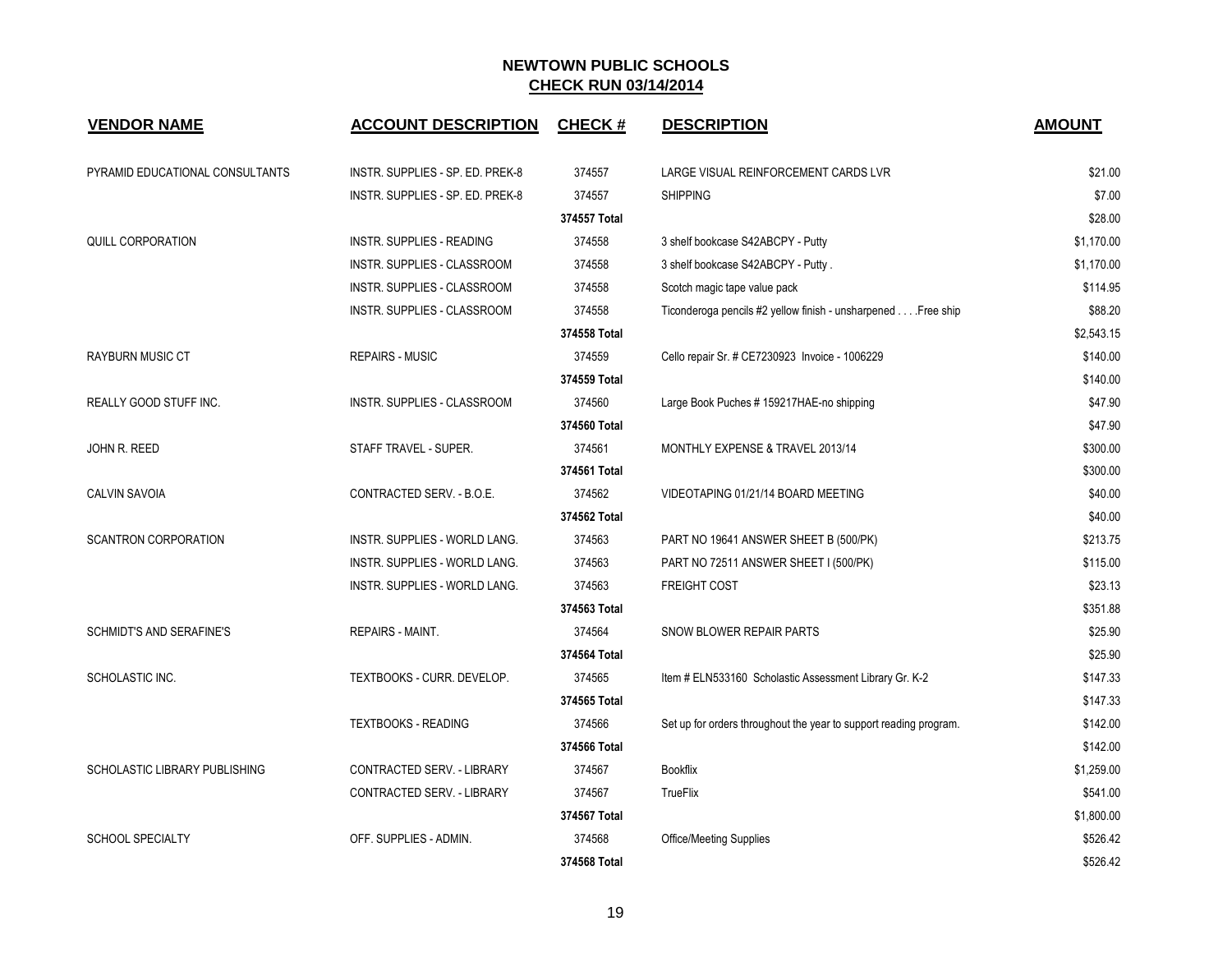| <b>VENDOR NAME</b>                      | <b>ACCOUNT DESCRIPTION</b>       | <b>CHECK#</b> | <b>DESCRIPTION</b>                                              | <b>AMOUNT</b> |
|-----------------------------------------|----------------------------------|---------------|-----------------------------------------------------------------|---------------|
| <b>SERC</b>                             | STAFF TRAIN. - PUPIL SERV.       | 374569        | WORKSHOP 11/14/13 PARAEDUCATORS AS                              | \$95.00       |
|                                         |                                  | 374569 Total  |                                                                 | \$95.00       |
| J.A. SEXAUER                            | <b>B&amp;G SUPPLIES - MAINT.</b> | 374570        | PUSH SPREADER - SUPPLIES                                        | \$428.00      |
|                                         |                                  | 374570 Total  |                                                                 | \$428.00      |
| SHELTON ALARM SYSTEM INC.               | <b>B&amp;G CONTRACTED SERV.</b>  | 374571        | ALARM MONITORING SERVICE 7/1/13-6/30/14 - SH                    | \$420.00      |
|                                         |                                  | 374571 Total  |                                                                 | \$420.00      |
| CAROL CARDILLO SKOLAS                   | <b>INSTR. SUPPLIES - ART</b>     | 374572        | <b>REIMB FOR SUPPLIES</b>                                       | \$46.50       |
|                                         |                                  | 374572 Total  |                                                                 | \$46.50       |
| SMITHS 4X4 AUTO SALES INC.              | <b>REPAIRS - MAINT.</b>          | 374573        | SNOW PLOW REPAIR PARTS                                          | \$792.00      |
|                                         |                                  | 374573 Total  |                                                                 | \$792.00      |
| SONITROL SECURITY SYSTEMS OF BRIDGEPORT | B. & G. REPAIRS - S.H.           | 374574        | REPAIR ALARM KEYPAD - SH                                        | \$350.00      |
|                                         |                                  | 374574 Total  |                                                                 | \$350.00      |
| SOUTHBURY PRINTING CENTRE, INC.         | CONTRACTED SERV. - CLASSROOM     | 374575        | Moving-Up certificates per attached quote, 30906. Free shipping | \$484.09      |
|                                         |                                  | 374575 Total  |                                                                 | \$484.09      |
| STADIUM SYSTEM, INC.                    | <b>REPAIRS - SPORTS</b>          | 374576        | BASEBALL UNIFORMS RECONDITIONING                                | \$516.45      |
|                                         | <b>REPAIRS - SPORTS</b>          | 374576        | FIELD HOCKEY UNIFORMS RECONDITIONING                            | \$397.80      |
|                                         |                                  | 374576 Total  |                                                                 | \$914.25      |
| STATE OF CONNECTICUT                    | PROF. SERV. - B. & G.            | 374577        | <b>BOILER INSPECTION - RIS</b>                                  | \$240.00      |
|                                         |                                  | 374577 Total  |                                                                 | \$240.00      |
| <b>SAM STEINER</b>                      | CONTRACTED SERV. - B.O.E.        | 374578        | VIDEOTAPING 01/21/14 BOARD MEETING                              | \$40.00       |
|                                         |                                  | 374578 Total  |                                                                 | \$40.00       |
| STEPNEY HARDWARE INC.                   | <b>B&amp;G SUPPLIES - MAINT.</b> | 374579        | SNOW SHOVELS, PAINT THINNER, SANDPAPER, MASKING TAPE            | \$123.31      |
|                                         | <b>B&amp;G SUPPLIES - MAINT.</b> | 374579        | SNOW SHOVELS, PAINT THINNER, SANDPAPER, MASKING TAPE            | \$36.98       |
|                                         | <b>B&amp;G SUPPLIES - MAINT.</b> | 374579        | SNOW SHOVELS, PAINT THINNER, SANDPAPER, MASKING TAPE            | \$21.02       |
|                                         |                                  | 374579 Total  |                                                                 | \$181.31      |
| <b>KIRSTEN STROBEL</b>                  | CONTRACTED SERV. - ADMIN.        | 374580        | <b>DECORATIONS &amp; PAPER GOODS</b>                            | \$60.91       |
|                                         |                                  | 374580 Total  |                                                                 | \$60.91       |
| SUBURBAN STATIONERS INC.                | OFF. SUPPLIES - ADMIN.           | 374581        | Brother IntelliFax 4100E # BRTFAX4100E                          | \$351.79      |
|                                         | OFF. SUPPLIES - ADMIN.           | 374581        | Brother BRTTN460 fax film -no shipping                          | \$269.07      |
|                                         | INSTR. SUPPLIES - CLASSROOM      | 374581        | gals Green Crayola Paint #CYO542128044                          | \$47.38       |
|                                         | INSTR. SUPPLIES - CLASSROOM      | 374581        | gals Yellow Washable Paint # CYO542128034                       | \$47.38       |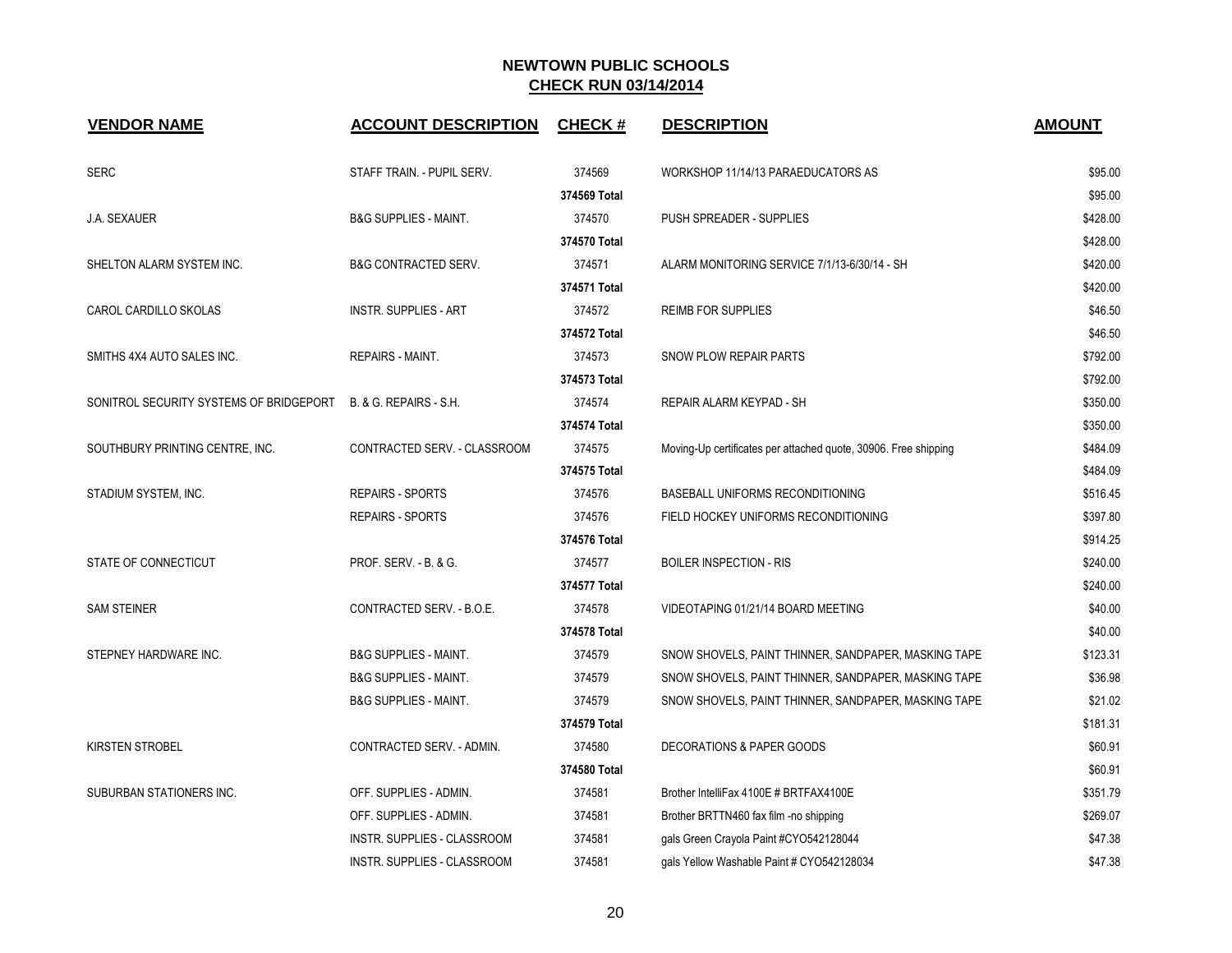| <b>VENDOR NAME</b>              | <b>ACCOUNT DESCRIPTION</b>       | <b>CHECK#</b> | <b>DESCRIPTION</b>                                           | <b>AMOUNT</b>              |
|---------------------------------|----------------------------------|---------------|--------------------------------------------------------------|----------------------------|
| SUBURBAN STATIONERS INC.        | INSTR. SUPPLIES - CLASSROOM      | 374581        | glas White Crayola Washable Paint # CY)542128053-no shipping | \$47.38                    |
|                                 |                                  | 374581 Total  |                                                              | \$763.00                   |
| SUPERIOR CLEANERS AND TAILORS   | INSTR. SUPPLIES - SP. ED. PREK-8 | 374582        | STARR PROGRAM LAUNDRY                                        | \$15.45                    |
|                                 | INSTR. SUPPLIES - SP. ED. PREK-8 | 374582        | STARR PROGRAM LAUNDRY                                        | \$15.45                    |
|                                 |                                  | 374582 Total  |                                                              | \$30.90                    |
| <b>SUPERTECH</b>                | B. & G. REPAIRS - H.S.           | 374583        | CAFETORIUM LIGHTING SYSTEM REPAIR - NHS                      | \$1,574.90                 |
|                                 |                                  | 374583 Total  |                                                              | \$1,574.90                 |
| <b>TALKTOOLS</b>                | INSTR. SUPPLIES - SP. ED. PREK-8 | 374584        | SOFT FINE TIP Z VIBE 1040059                                 | \$13.99                    |
|                                 | INSTR. SUPPLIES - SP. ED. PREK-8 | 374584        | <b>SHIPPING</b>                                              | \$6.87                     |
|                                 |                                  | 374584 Total  |                                                              | \$20.86                    |
| TAX COLLECTOR NEWTOWN           | SEWER OPERATION & MAINT.         | 374585        | SEWER USE S/H                                                | \$56.09                    |
|                                 | SEWER OPERATION & MAINT.         | 374585        | SEWER USE H/S                                                | \$6,078.54                 |
|                                 | SEWER OPERATION & MAINT.         | 374585        | SEWER USE M/S                                                | \$2,208.47                 |
|                                 | SEWER OPERATION & MAINT.         | 374585        | SEWER USE HAW                                                | \$574.90                   |
|                                 |                                  | 374585 Total  |                                                              | \$8,918.00                 |
| <b>TESTA REFRIGERATION, LLC</b> | <b>REPAIRS - CAFETERIA</b>       | 374586        | REPAIRS CONDENSEA                                            | \$95.00                    |
|                                 | REPAIRS - CAFETERIA              | 374586        | REPAIRS DEFROSTED COIL                                       | \$215.00                   |
|                                 | <b>REPAIRS - CAFETERIA</b>       | 374586        | <b>REPAIRS COIL</b>                                          | \$190.00                   |
|                                 | <b>REPAIRS - CAFETERIA</b>       | 374586        | REPAIR WALK IN FREEZER                                       | \$1,379.35                 |
|                                 | <b>REPAIRS - CAFETERIA</b>       | 374586        | REPAIR THAULSEN MACH                                         | \$237.50                   |
|                                 |                                  | 374586 Total  |                                                              | \$2,116.85                 |
| TOM'S SERVICE LLC               | <b>REPAIRS - CAFETERIA</b>       | 374587        | REPAIR SOUTHBEND C-OVEN                                      | \$98.86                    |
|                                 | <b>REPAIRS - CAFETERIA</b>       | 374587        | REPAIR GROEN COMBO OVEN                                      | \$471.20                   |
|                                 | <b>REPAIRS - CAFETERIA</b>       | 374587        | <b>REPAIR HATCO BOOSTER</b>                                  | \$191.85                   |
|                                 |                                  | 374587 Total  |                                                              | \$761.91                   |
| <b>TORRCO</b>                   | <b>B&amp;G SUPPLIES - MAINT.</b> | 374588        | UTILITY KNIFE - MAINT SUPPLIES                               | \$39.85                    |
|                                 |                                  | 374588 Total  |                                                              | \$39.85                    |
| TREASURER, STATE OF CONNECTICUT | OFF. SUPPLIES - ADMIN.           | 374589        | <b>CT EDUCATION LAW</b>                                      | \$80.00                    |
|                                 |                                  | 374589 Total  |                                                              | \$80.00                    |
| <b>US GAMES</b>                 | OFF. SUPPLIES - ADMIN.           | 374590        | Portable P.A. System SKU#1162776                             | \$287.99<br>Flyer Code 9Y  |
|                                 | OFF. SUPPLIES - ADMIN.           | 374590        | Optional Microphone SKU#1162783                              | Flyer Code: 9Y<br>\$103.99 |